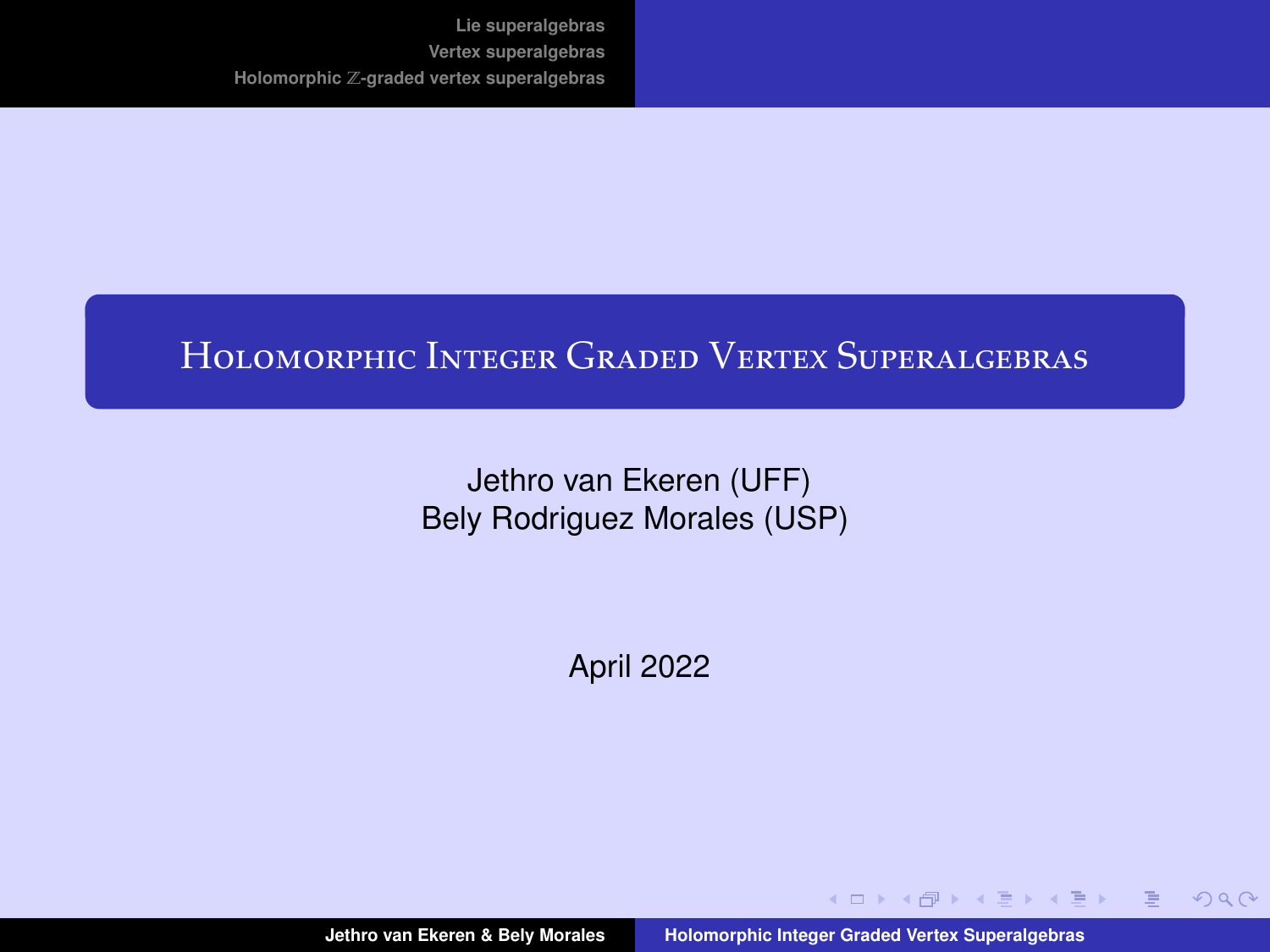# **CONTENTS**



**<sup>1</sup>** L[ie superalgebras](#page-2-0)

- **o** [Definition](#page-2-0)
- [Killing Form](#page-3-0)
- **•** [Classification](#page-9-0)



**<sup>2</sup>** V[ertex superalgebras](#page-13-0)

- **O** [Definition](#page-13-0)
- **[CFT type Algebras](#page-14-0)**
- $\bullet$  C<sub>2</sub>[-Cofinite](#page-17-0)

**<sup>3</sup>** Holomorphic Z-[graded vertex superalgebras](#page-19-0)

- **o** [Definition](#page-19-0)
- [Problem](#page-21-0)
- **[Main Result](#page-24-0)**
- [Next steps...](#page-31-0)

**∢ロ ▶ ∢母 ▶ ∢ ヨ ▶ ∢ ヨ ▶** .

目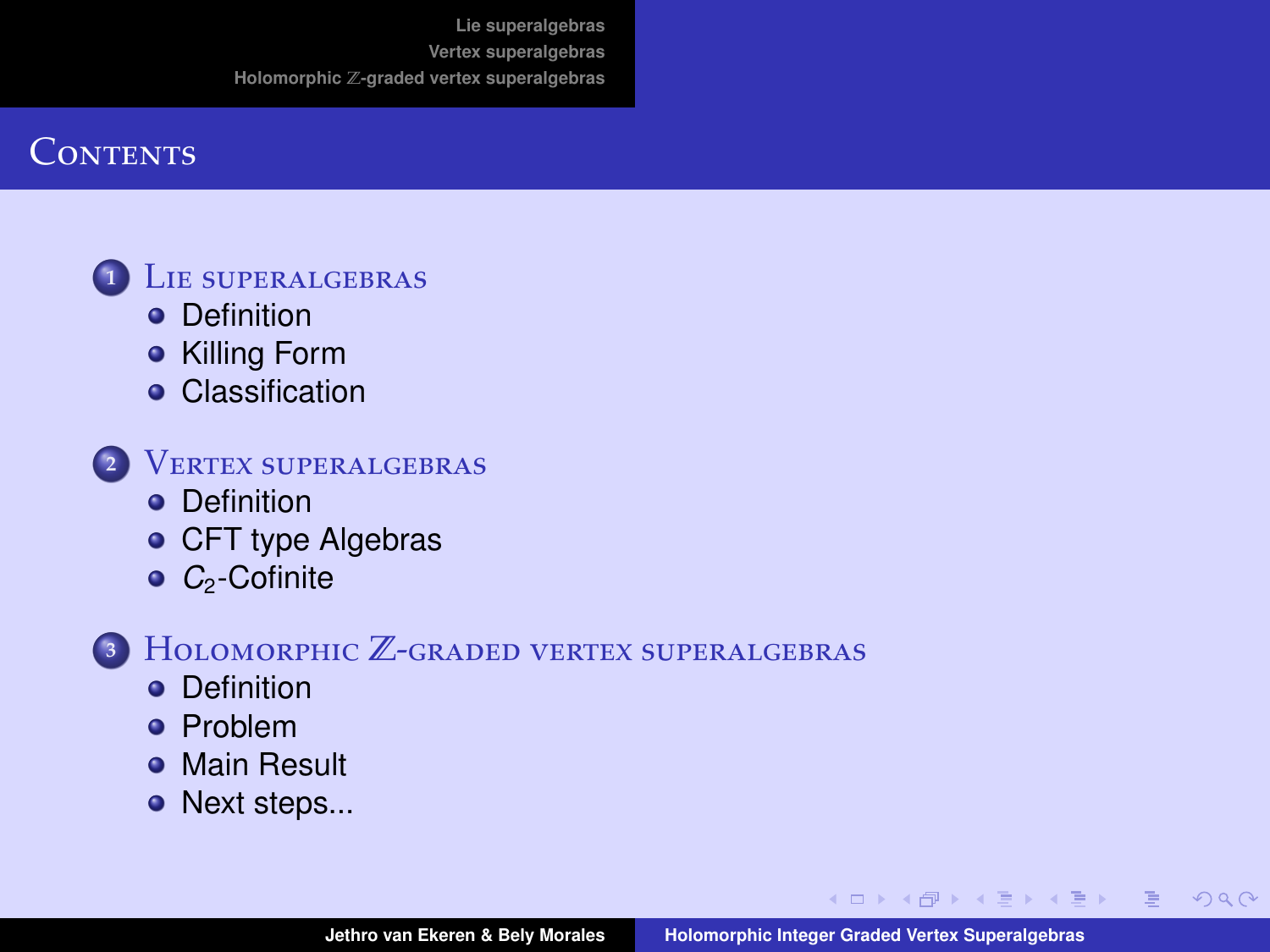**[Lie superalgebras](#page-2-0)**

<span id="page-2-0"></span>**[Vertex superalgebras](#page-13-0) Holomorphic** Z**[-graded vertex superalgebras](#page-19-0)** **[Definition](#page-2-0) [Killing Form](#page-3-0) [Classification](#page-9-0)**

# LIE SUPERALGEBRAS

### Definition (Lie Superalgebras)

A Lie superalgebra is a  $\mathbb{Z}_2$ -graded vector space  $g = g_{\overline{n}} \oplus g_{\overline{n}}$  with a bilinear bracket  $[\cdot, \cdot] : g \times g \rightarrow g$  such that

 $[a, b] \in \mathfrak{g}_{p(a)+p(b)}$ 

 $[a, b] = -p(a, b)$ [b, a],

$$
[[a,b],c] = [a,[b,c]] - p(a,b)[b,[a,c]]
$$

where a, b have degrees  $p(a)$ ,  $p(b)$  respectively and  $p(a,b) = (-1)^{p(a)p(b)}$ .

**≮ロト ⊀何ト ⊀ ヨト ⊀ ヨト** …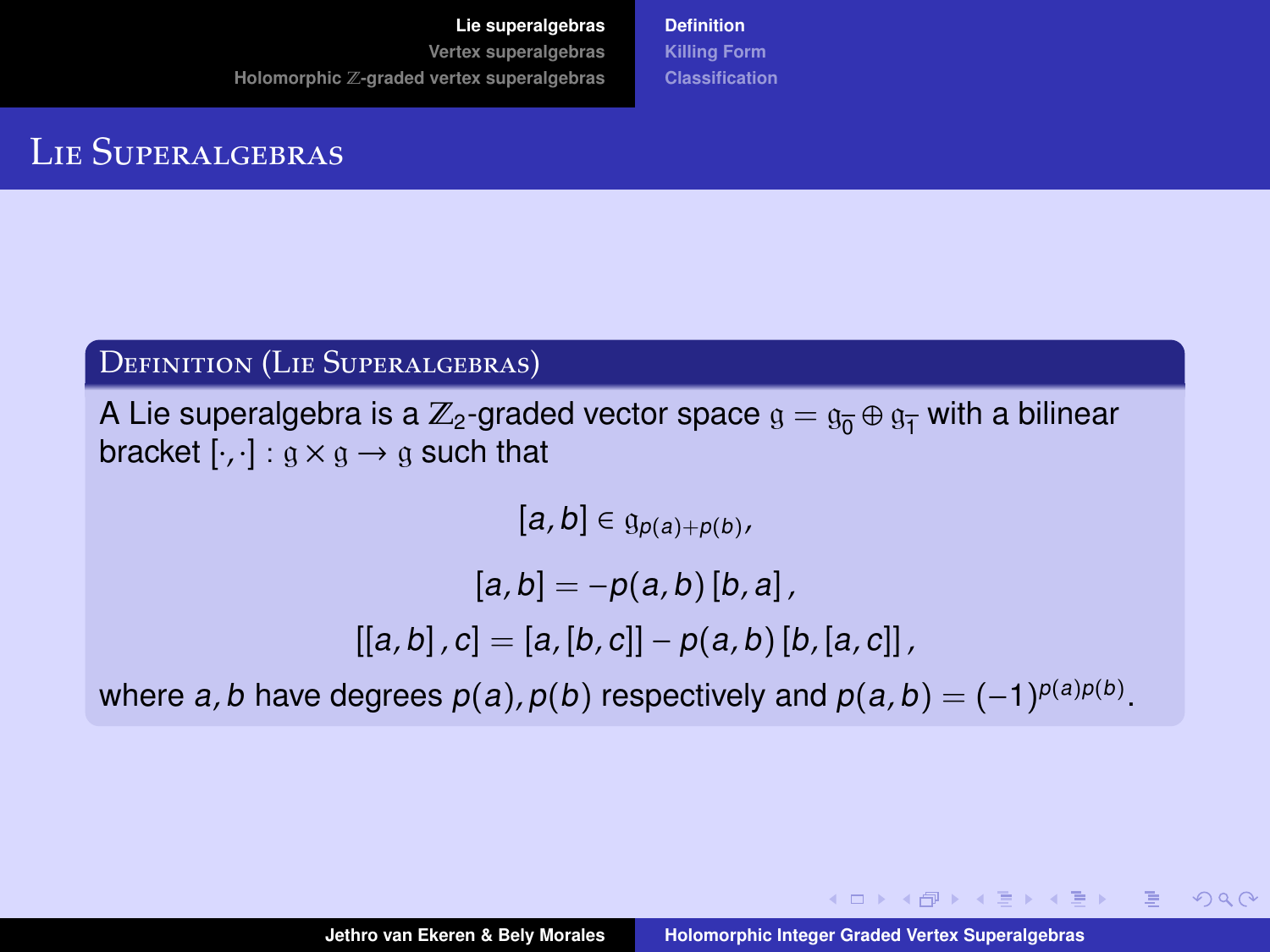**[Definition](#page-2-0) [Killing Form](#page-5-0) [Classification](#page-9-0)**

# <span id="page-3-0"></span>Lie Superalgebras

### Definition (Killing Form)

For g, a finite dimensional Lie superalgebra, the Killing form is

 $\kappa : \mathfrak{a} \times \mathfrak{a} \to \mathbb{C}$ 

 $\kappa(a, b) = STr_a$ ad(a)ad(b)

イロン イ母ン イヨン イヨン・ヨ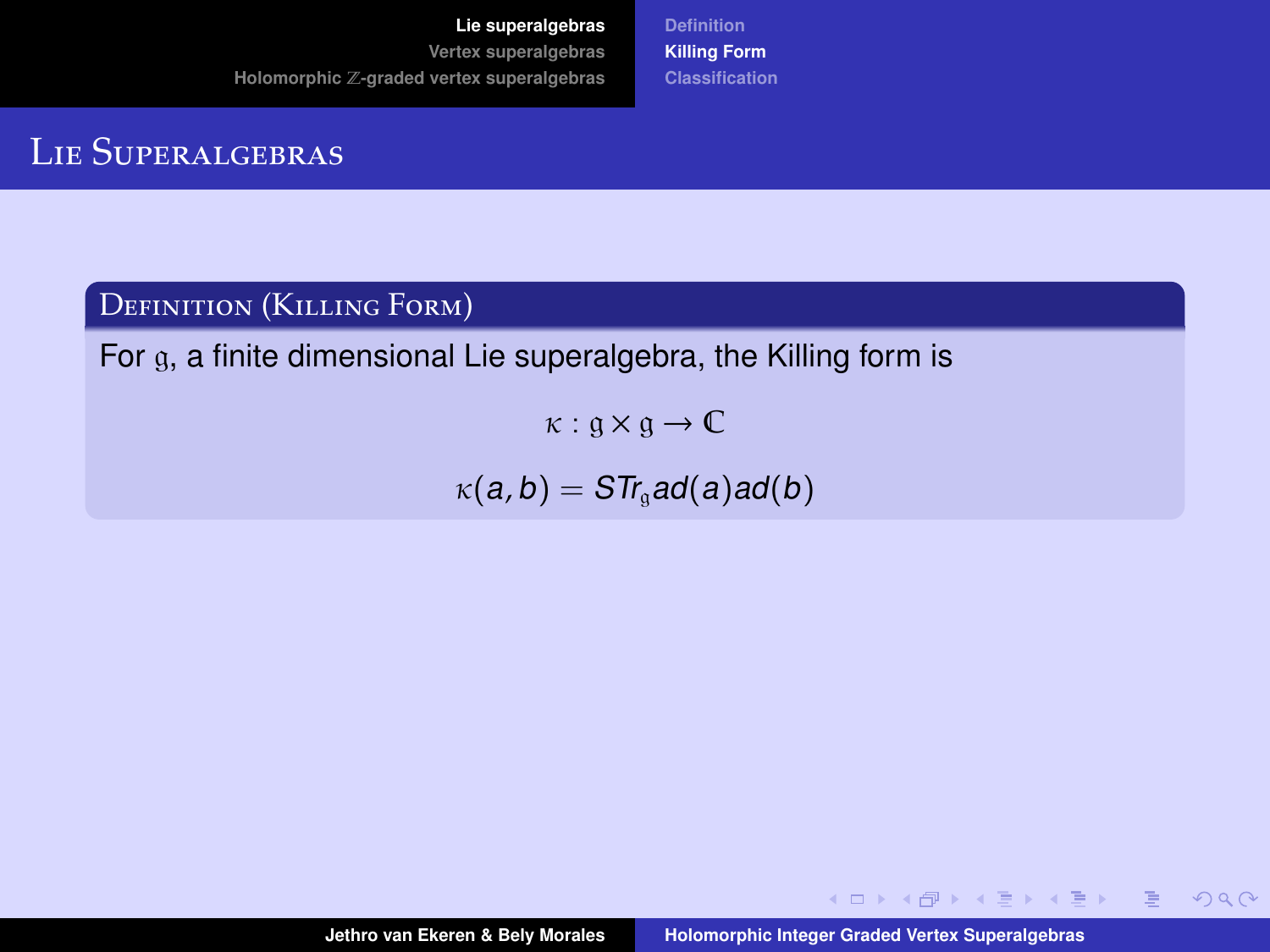**[Definition](#page-2-0) [Killing Form](#page-5-0) [Classification](#page-9-0)**

# Lie Superalgebras

### Definition (Killing Form)

For g, a finite dimensional Lie superalgebra, the Killing form is

 $\kappa : \mathfrak{a} \times \mathfrak{a} \to \mathbb{C}$ 

 $\kappa(a, b) = STr_a$  ad(a) ad(b)

- Invariant:  $\kappa([a, b], c) = \kappa(a, [b, c])$
- Supersymmetric:  $\kappa(a, b) = p(a, b)\kappa(b, a)$
- Consistent:  $\kappa(\mathfrak{g}_{\overline{0}}, \mathfrak{g}_{\overline{1}}) = 0$

キロメス 何 メ ミ メ ミ メ ミ メ コメ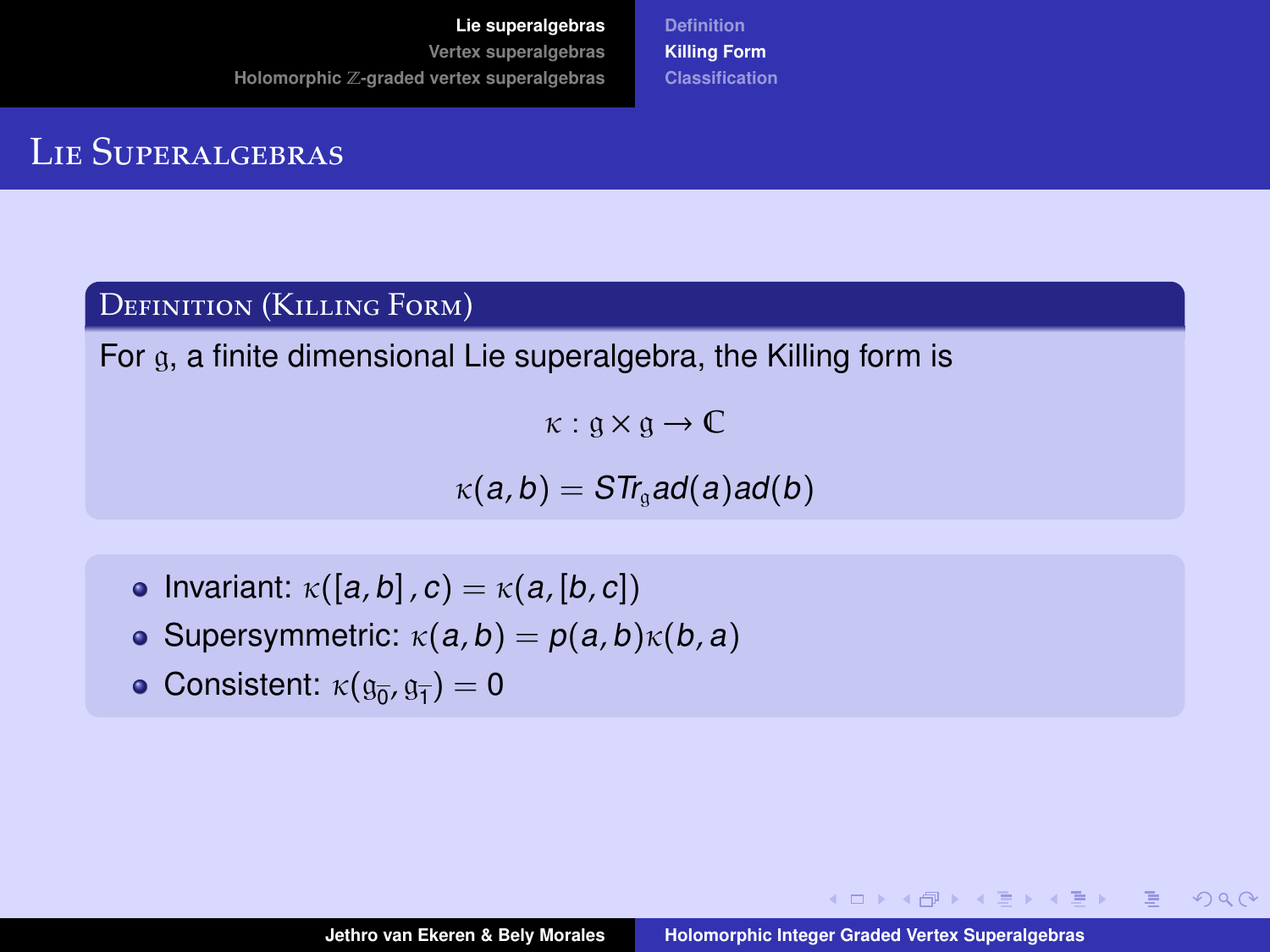**[Definition](#page-2-0) [Killing Form](#page-3-0) [Classification](#page-9-0)**

# <span id="page-5-0"></span>Lie Superalgebras

### Definition (Killing Form)

For g, a finite dimensional Lie superalgebra, the Killing form is

 $\kappa : \mathfrak{a} \times \mathfrak{a} \to \mathbb{C}$ 

 $\kappa(a, b) = STr_a$  ad(a) ad(b)

- Invariant:  $\kappa([a, b], c) = \kappa(a, [b, c])$
- Supersymmetric:  $\kappa(a, b) = p(a, b)\kappa(b, a)$
- Consistent:  $\kappa(\mathfrak{g}_{\overline{0}}, \mathfrak{g}_{\overline{1}}) = 0$

The Killing form of a simple Lie superalgebra might be degenerated.

キロメス 何 メ ミ メ ミ メ ミ メ コメ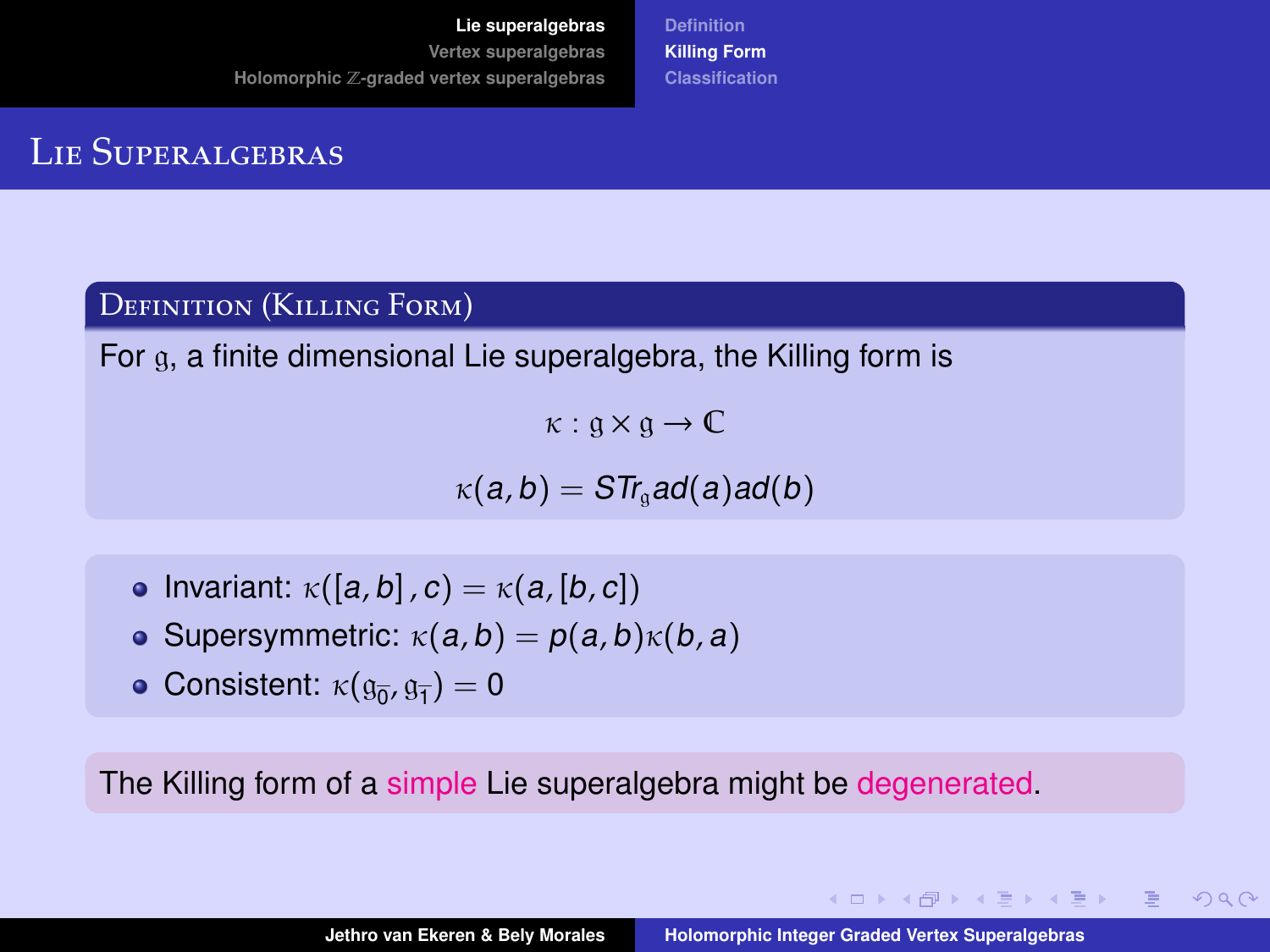**[Definition](#page-2-0) [Killing Form](#page-3-0) [Classification](#page-9-0)**

# Lie Superalgebras

### Proposition

If g be a finite dimensional Lie superalgebra whose Killing form is non-degenerated, then it decomposes into a direct sum of simple Lie superalgebras with non-degenerated Killing form.

**←ロ ▶ ←何 ▶ ← ヨ ▶ ← ヨ ▶** 

 $QQ$ 

目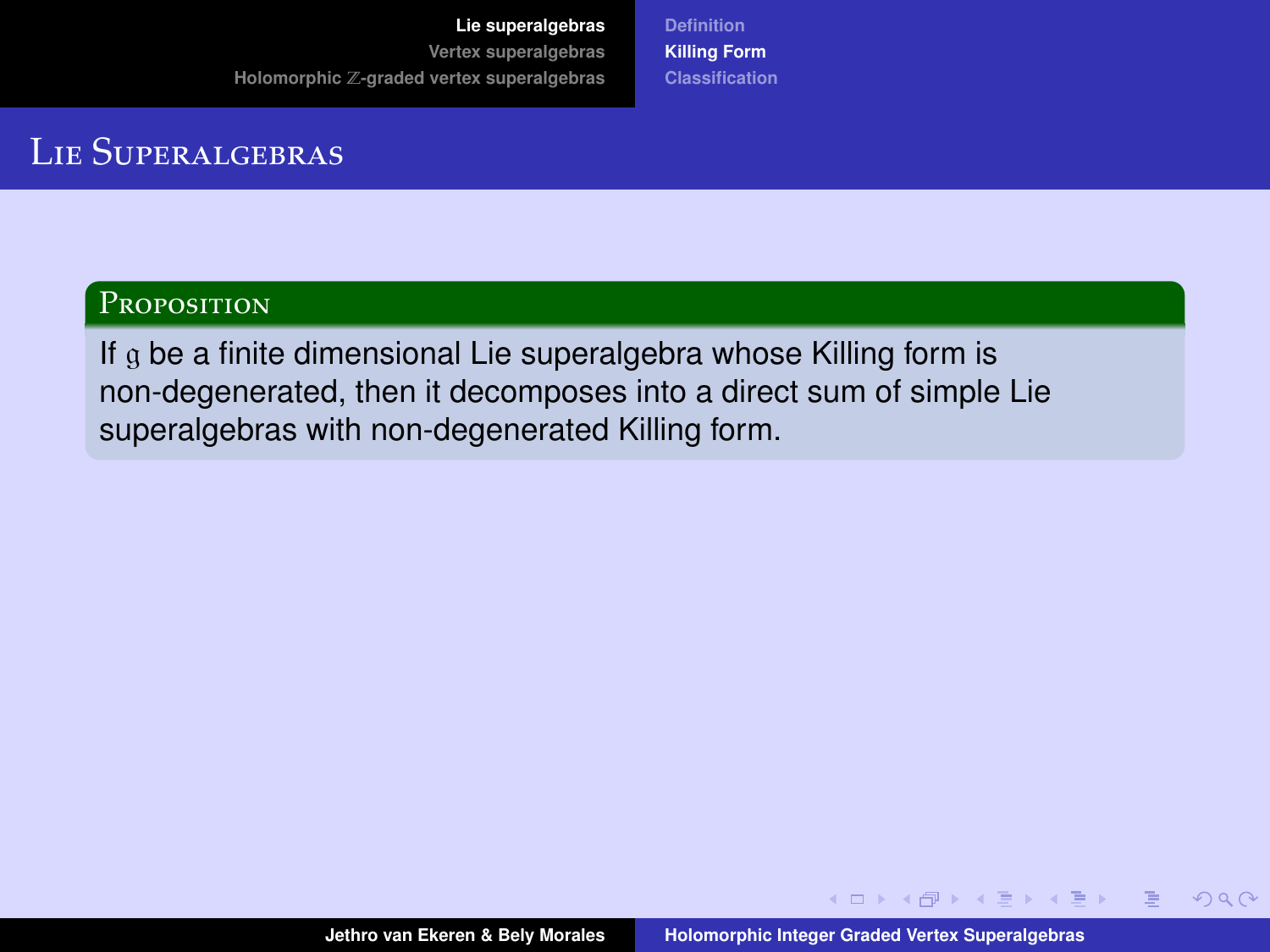**[Definition](#page-2-0) [Killing Form](#page-3-0) [Classification](#page-9-0)**

# Lie Superalgebras

### Proposition

If g be a finite dimensional Lie superalgebra whose Killing form is non-degenerated, then it decomposes into a direct sum of simple Lie superalgebras with non-degenerated Killing form.

#### **DEFINITION**

A simple Lie superalgebra  $\mathfrak g$  is said to be of classical type if  $\mathfrak g_{\overline{1}}$  is a completely reducible  $\mathfrak{g}_{\overline{0}}$ -module.

**←ロ ▶ ←何 ▶ ← ヨ ▶ ← ヨ ▶**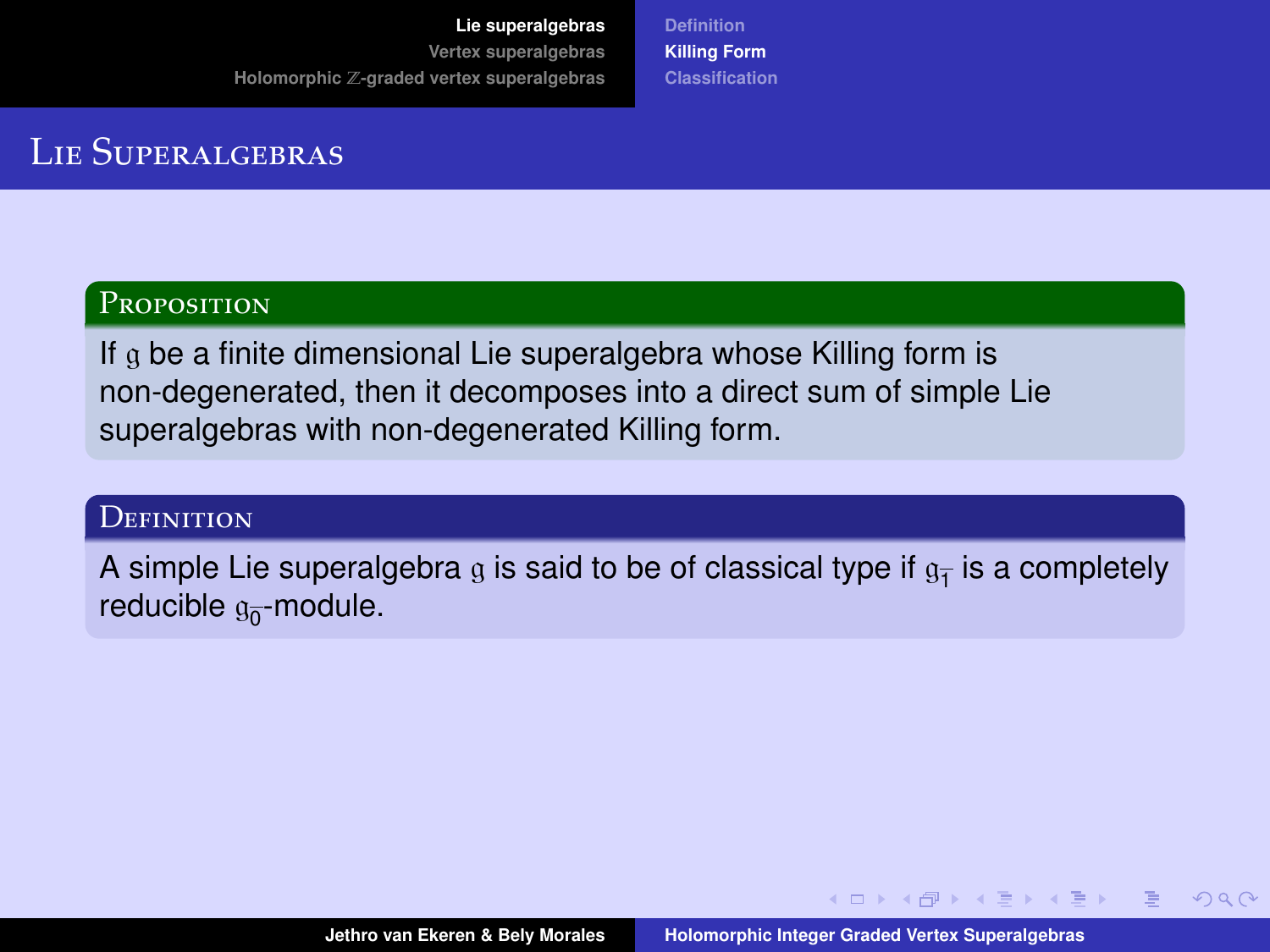**[Definition](#page-2-0) [Killing Form](#page-3-0) [Classification](#page-9-0)**

# Lie Superalgebras

### **PROPOSITION**

If g be a finite dimensional Lie superalgebra whose Killing form is non-degenerated, then it decomposes into a direct sum of simple Lie superalgebras with non-degenerated Killing form.

#### **DEFINITION**

A simple Lie superalgebra  $\mathfrak g$  is said to be of classical type if  $\mathfrak g_{\overline{1}}$  is a completely reducible  $\mathfrak{g}_{\overline{0}}$ -module.

#### Proposition

If g is a finite dimensional simple Lie superalgebra with non-degenerated Killing form then  $\alpha$  is of classical type.

**←ロ ▶ ←何 ▶ ← ヨ ▶ ← ヨ ▶**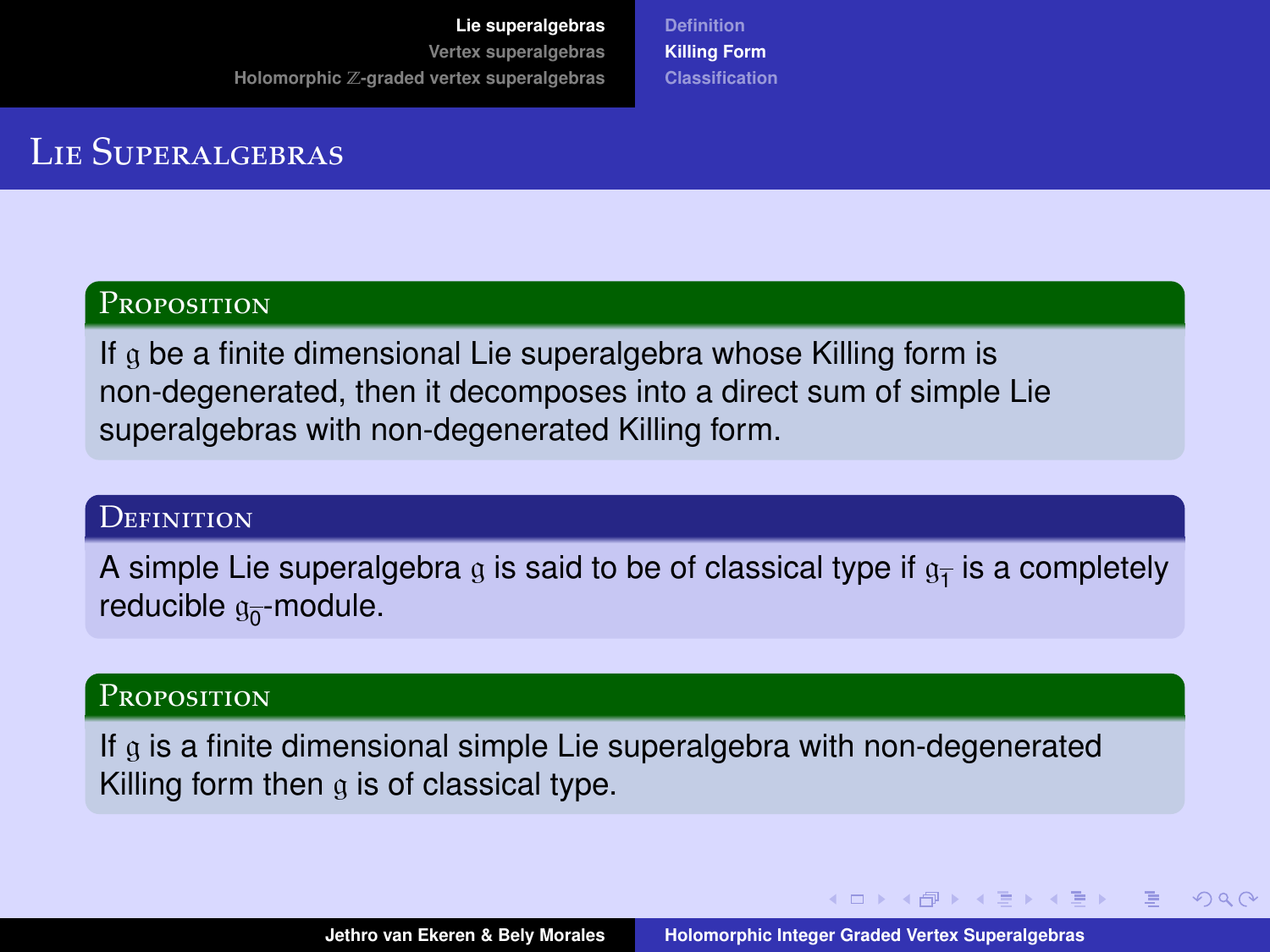**[Definition](#page-2-0) [Killing Form](#page-3-0) [Classification](#page-12-0)**

# <span id="page-9-0"></span>Kac's Lie Superalgebras Classification

The finite dimensional simple Lie superalgebras fall into the following classes

Classical type with non degenerated Killing form:  $A(m, n)$  with  $m \neq n$ ,  $B(m, n)$ ,  $C(n)$ ,  $D(m, n)$  with  $m \neq n - 1$ ,  $F(4)$ ,  $G(3)$ .

**←ロ ▶ ←何 ▶ ← ヨ ▶ ← ヨ ▶** 

 $\Omega$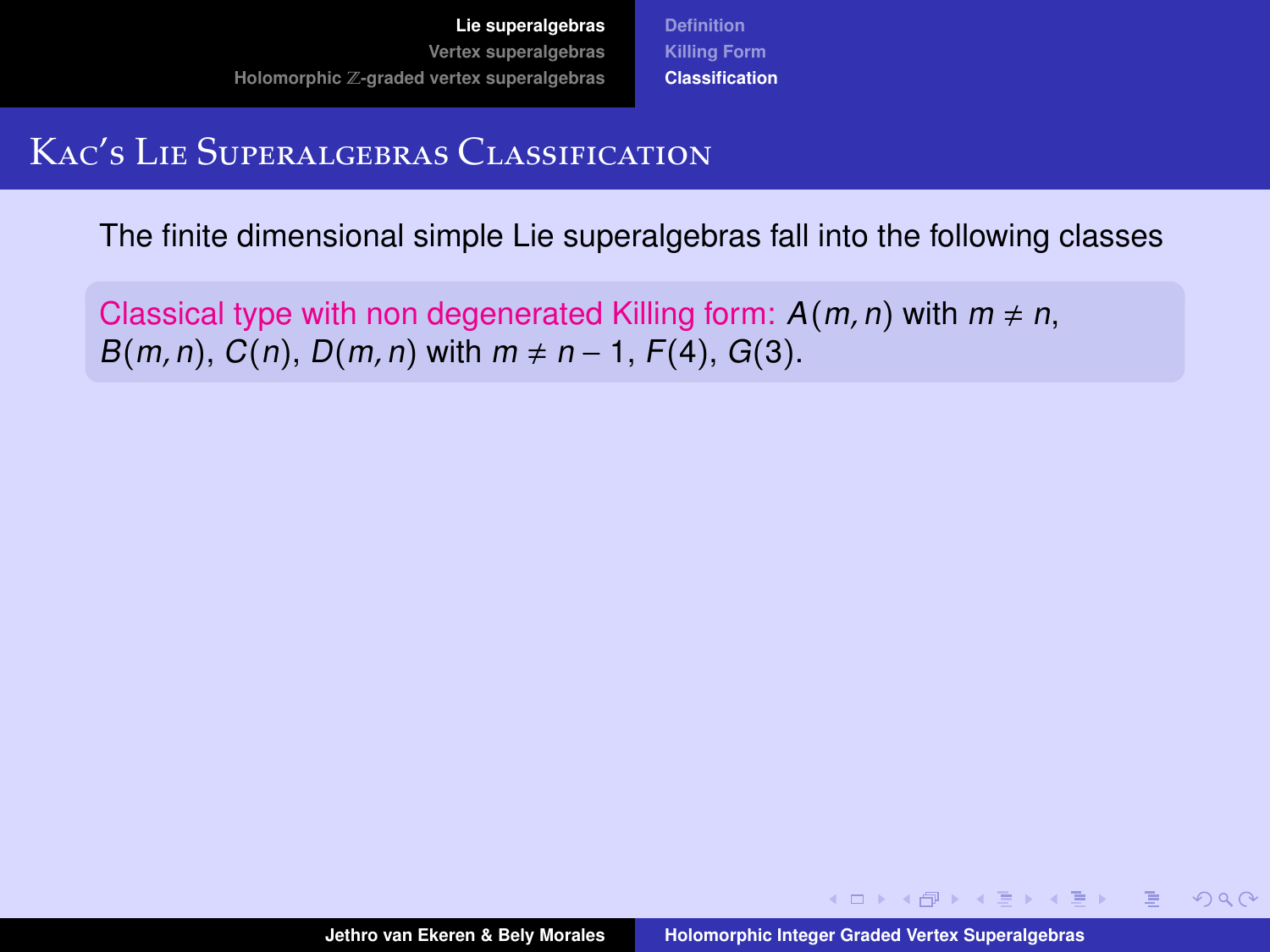**[Definition](#page-2-0) [Killing Form](#page-3-0) [Classification](#page-12-0)**

# Kac's Lie Superalgebras Classification

The finite dimensional simple Lie superalgebras fall into the following classes

Classical type with non degenerated Killing form:  $A(m, n)$  with  $m \neq n$ ,  $B(m, n)$ ,  $C(n)$ ,  $D(m, n)$  with  $m \neq n - 1$ ,  $F(4)$ ,  $G(3)$ .

Classical type with vanishing Killing form:  $A(n, n)$ ,  $D(n + 1, n)$ ,  $D(2, 1; \alpha)$ ,  $P(n)$ ,  $Q(n)$ .

**≮ロト (何) (日) (日)**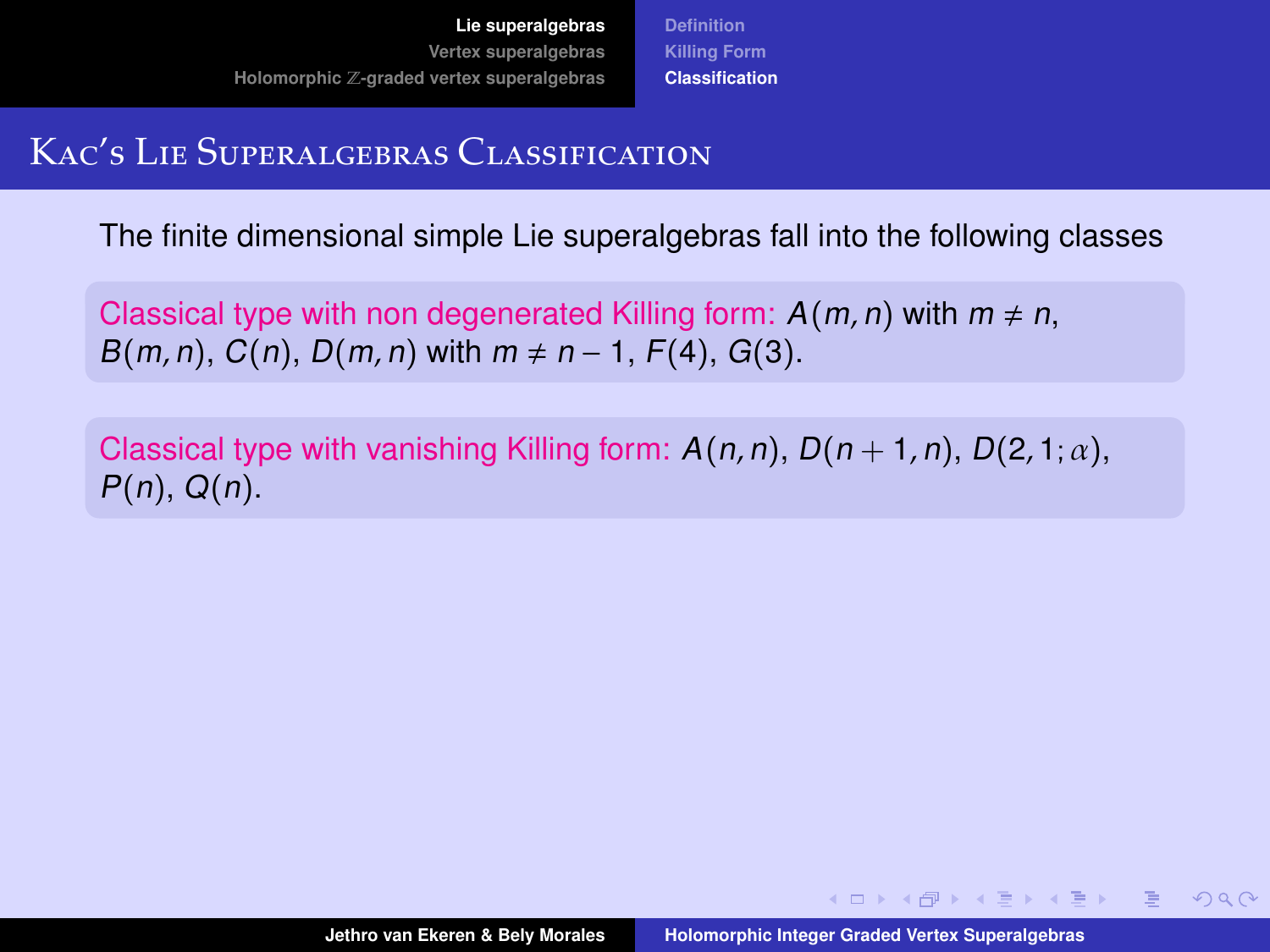**[Definition](#page-2-0) [Killing Form](#page-3-0) [Classification](#page-12-0)**

# Kac's Lie Superalgebras Classification

The finite dimensional simple Lie superalgebras fall into the following classes

Classical type with non degenerated Killing form:  $A(m, n)$  with  $m \neq n$ ,  $B(m, n)$ ,  $C(n)$ ,  $D(m, n)$  with  $m \neq n - 1$ ,  $F(4)$ ,  $G(3)$ .

Classical type with vanishing Killing form:  $A(n, n)$ ,  $D(n + 1, n)$ ,  $D(2, 1; \alpha)$ ,  $P(n)$ ,  $Q(n)$ .

Non classical type with vanishing Killing form:  $W(n)$ ,  $S(n)$ ,  $H(n)$ ,  $\tilde{S}(n)$ .

∢ ロ ▶ ( 何 ) ( ミ ) ( ミ ) ( ニ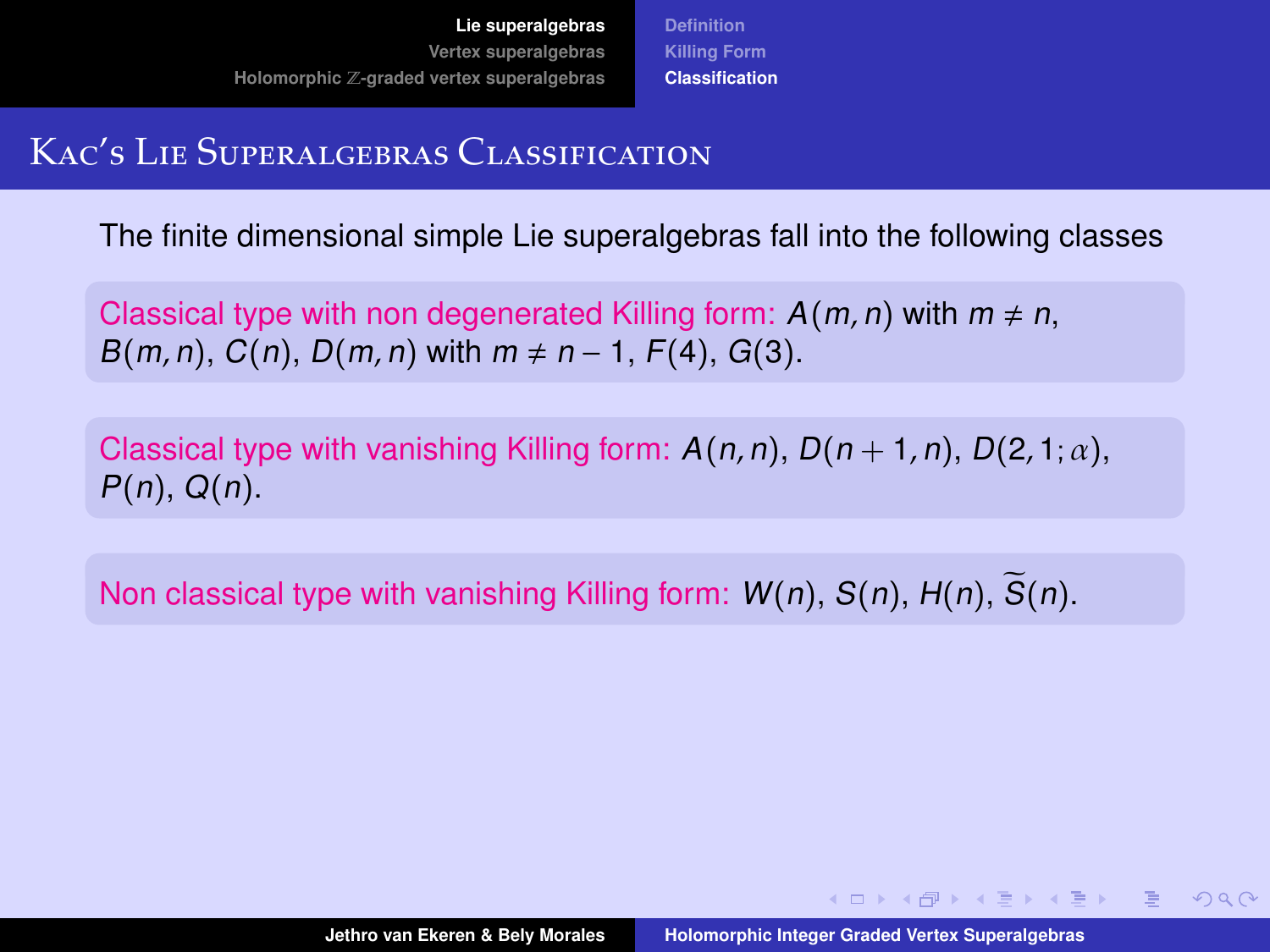**[Definition](#page-2-0) [Killing Form](#page-3-0) [Classification](#page-9-0)**

# <span id="page-12-0"></span>Kac's Lie Superalgebras Classification

The finite dimensional simple Lie superalgebras fall into the following classes

Classical type with non degenerated Killing form:  $A(m, n)$  with  $m \neq n$ ,  $B(m, n)$ ,  $C(n)$ ,  $D(m, n)$  with  $m \neq n - 1$ ,  $F(4)$ ,  $G(3)$ .

Classical type with vanishing Killing form:  $A(n, n)$ ,  $D(n + 1, n)$ ,  $D(2, 1; \alpha)$ ,  $P(n)$ ,  $Q(n)$ .

Non classical type with vanishing Killing form:  $W(n)$ ,  $S(n)$ ,  $H(n)$ ,  $\overline{S}(n)$ .

Where  $B(m, n) := \exp(2m + 1, 2n)$ ,  $m \ge 0$ ,  $n \ge 1$  and

$$
\text{osp}_{\overline{0}}(2m+1,2n) := \left\{ X \in \mathfrak{gl}_{\overline{0}}(2m+1,2n) : (Xu,v) = -(u,Xv) \right\}
$$

 $\mathsf{osp}_{\overline{1}}(2m+1,2n) := \big\{ X \in \mathfrak{gl}_{\overline{1}}(2m+1,2n) : (X\omega,\nu) = -(-1)^{p(\omega)}(u,X\nu) \big\}$ 

**≮ロト ⊀何ト ⊀ ヨト ⊀ ヨト**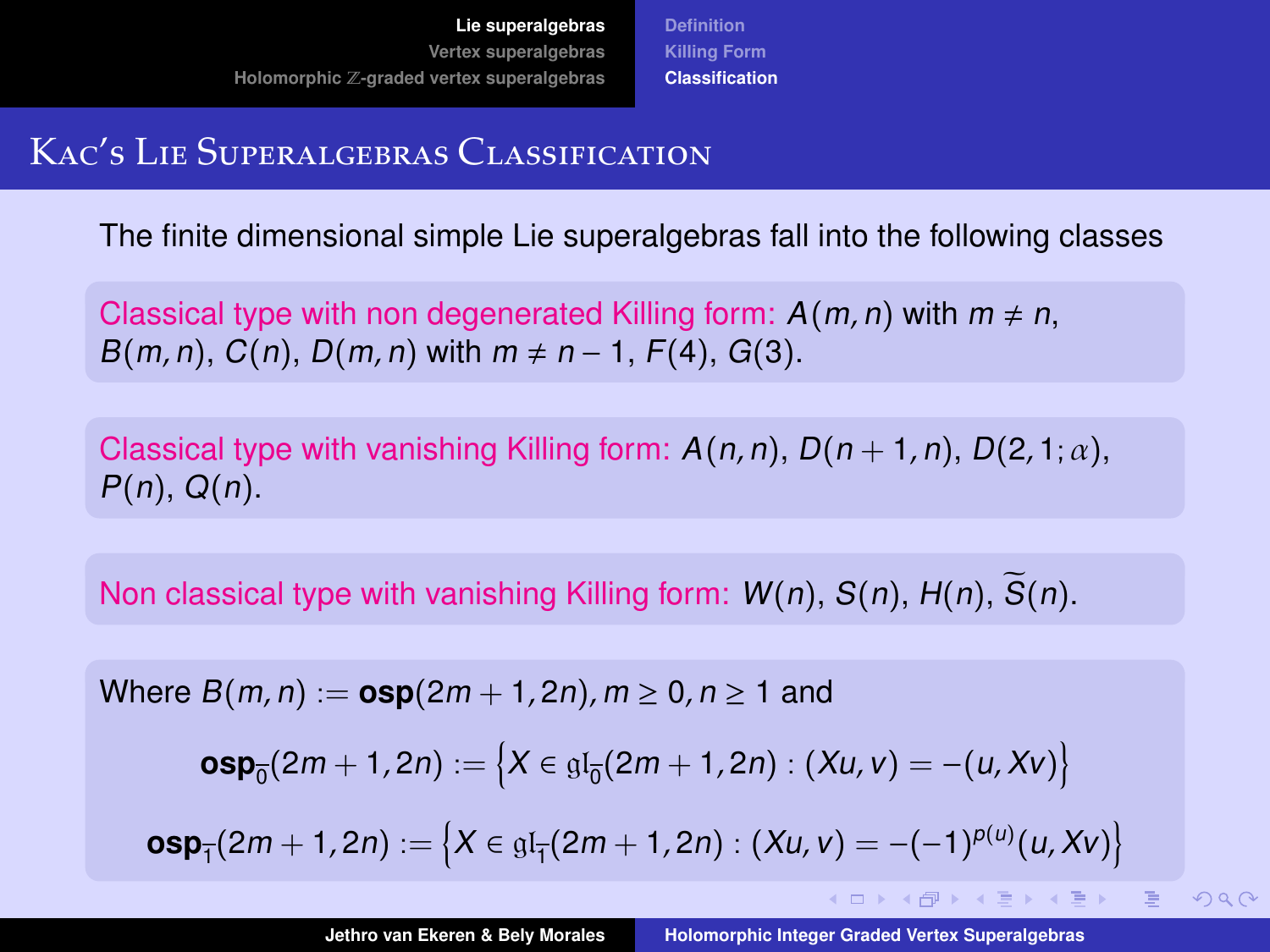**[Definition](#page-13-0) [CFT type Algebras](#page-14-0)** C2 **[-Cofinite](#page-17-0)**

### <span id="page-13-0"></span>VERTEX SUPERALGEBRAS

#### **DEFINITION**

A vertex superalgebra is a super vector space V, a distinguished vector  $1 \in V_{\overline{0}}$  and linear map

$$
Y_z: V \to \text{Field}(V), \quad v \mapsto Y(v,z),
$$

such that the following axioms are satisfied:

(vacuum axiom)  $Y(1, z) = id$ ,  $Y(v, z)1 \in V[[z]]$ ,  $Y(v, z)1|_{z=0} = v$ ;  $(TRANSLATION INVARIANCE)$   $[T, Y(v, z)] = \partial_z Y(v, z);$ (LOCALITY AXIOM)  $\left[ Y_{z_1}(v_1), Y_{z_2}(v_2) \right] (z_1 - z_2)^N = 0$  for  $N >> 0$ . Where the translation endomorphism  $T \in End(V)$  is defined as  $T v = \partial_z Y(v, z) \mathbb{1}_{z=0}$ .

∢ ロ ▶ ( 何 ) 《 ヨ ) 《 ヨ ) …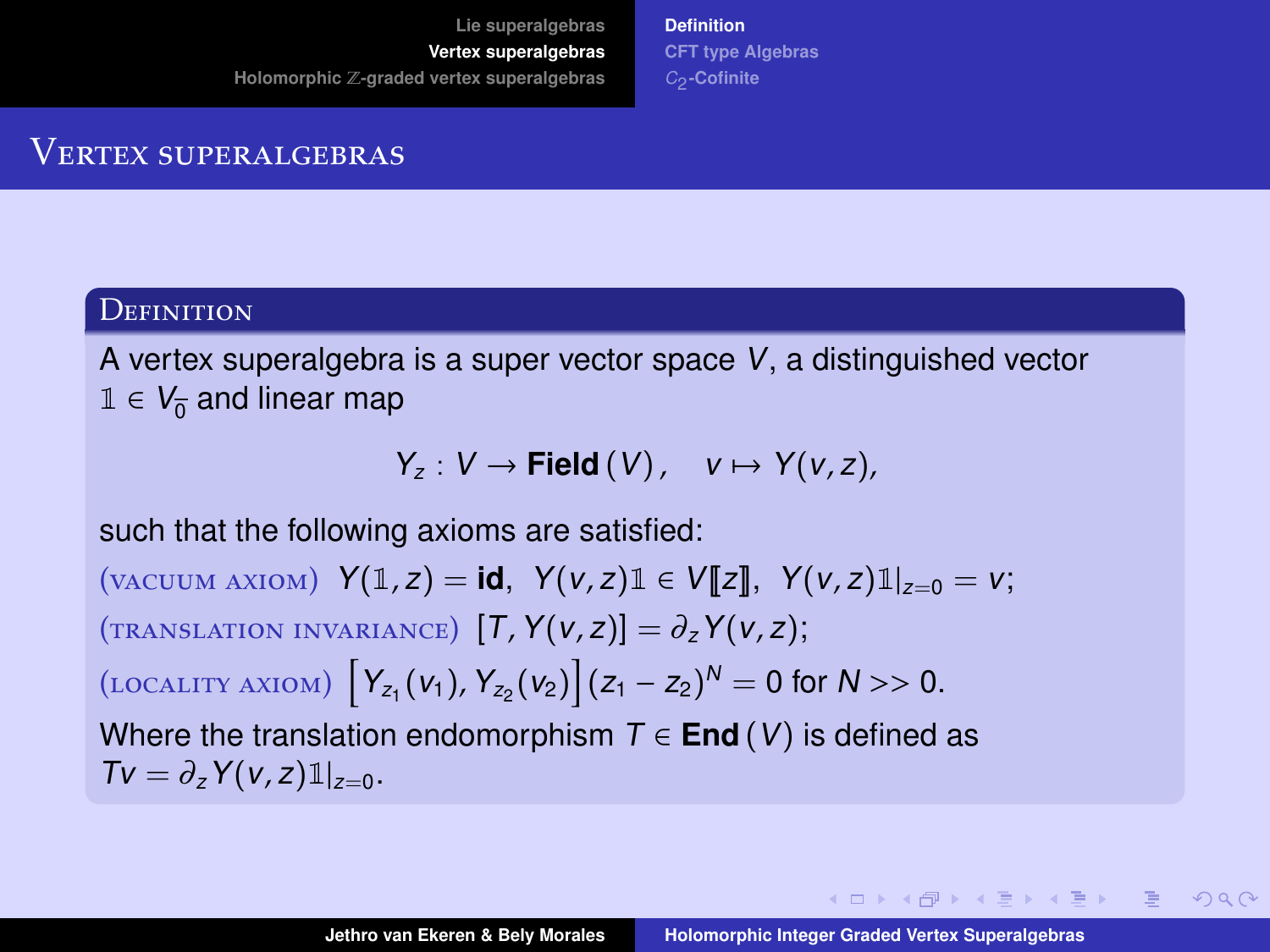**[Definition](#page-13-0) [CFT type Algebras](#page-15-0)** C2 **[-Cofinite](#page-17-0)**

## <span id="page-14-0"></span>Conformal Field Theory Type Algebras

#### **DEFINITION**

A conformal structure on V of central charge c consist of a vector  $\omega \in V$ whose modes  $L_n = \omega_{(n+1)}$  satisfy the Virasoro relations,

$$
[L_m, L_n] = (m-n)L_{m+n} + \delta_{m,-n} \frac{m^3 - m}{12}c,
$$

the action of  $L_0$  on V is semisimple with finite dimensional eigenspaces (write  $V_n$  for the eigenspace with eigenvalue *n*) and  $L_{-1} = T$ .

**←ロ ▶ ←何 ▶ ← ヨ ▶ ← ヨ ▶**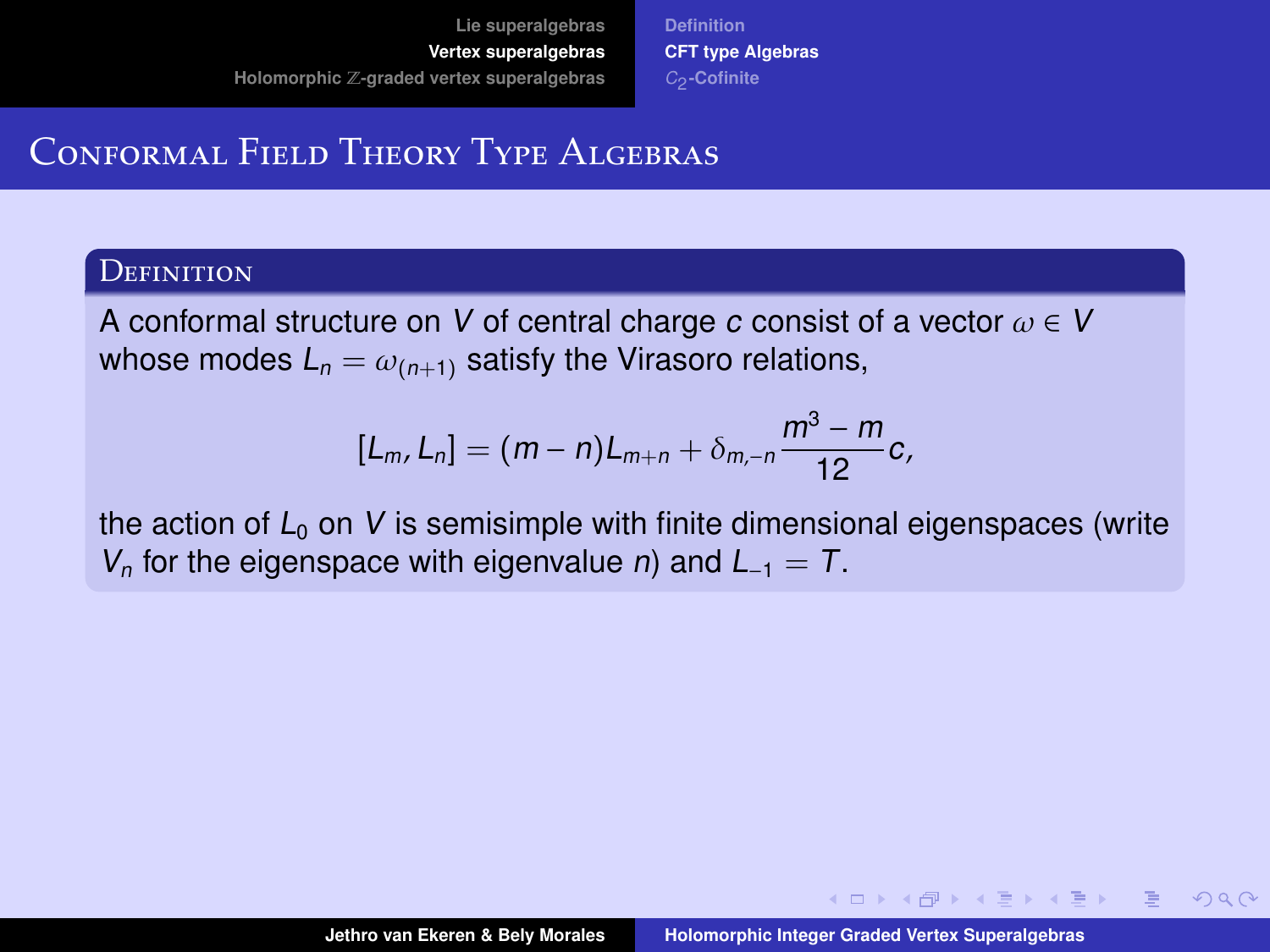**[Definition](#page-13-0) [CFT type Algebras](#page-14-0)** C2 **[-Cofinite](#page-17-0)**

# <span id="page-15-0"></span>Conformal Field Theory Type Algebras

#### **DEFINITION**

A conformal structure on V of central charge c consist of a vector  $\omega \in V$ whose modes  $L_n = \omega_{(n+1)}$  satisfy the Virasoro relations,

$$
[L_m, L_n] = (m-n)L_{m+n} + \delta_{m,-n} \frac{m^3 - m}{12}c,
$$

the action of  $L_0$  on V is semisimple with finite dimensional eigenspaces (write  $V_n$  for the eigenspace with eigenvalue *n*) and  $L_{-1} = T$ .

### **DEFINITION**

A conformal vertex V algebra is said to be of CFT type (conformal field theory type) if

$$
V_n = 0 \text{ for } n < 0,
$$
\n
$$
V_0 = \mathbb{C} \mathbb{1}.
$$

**∢ロ ▶ ∢母 ▶ ∢ ヨ ▶ ∢ ヨ ▶** .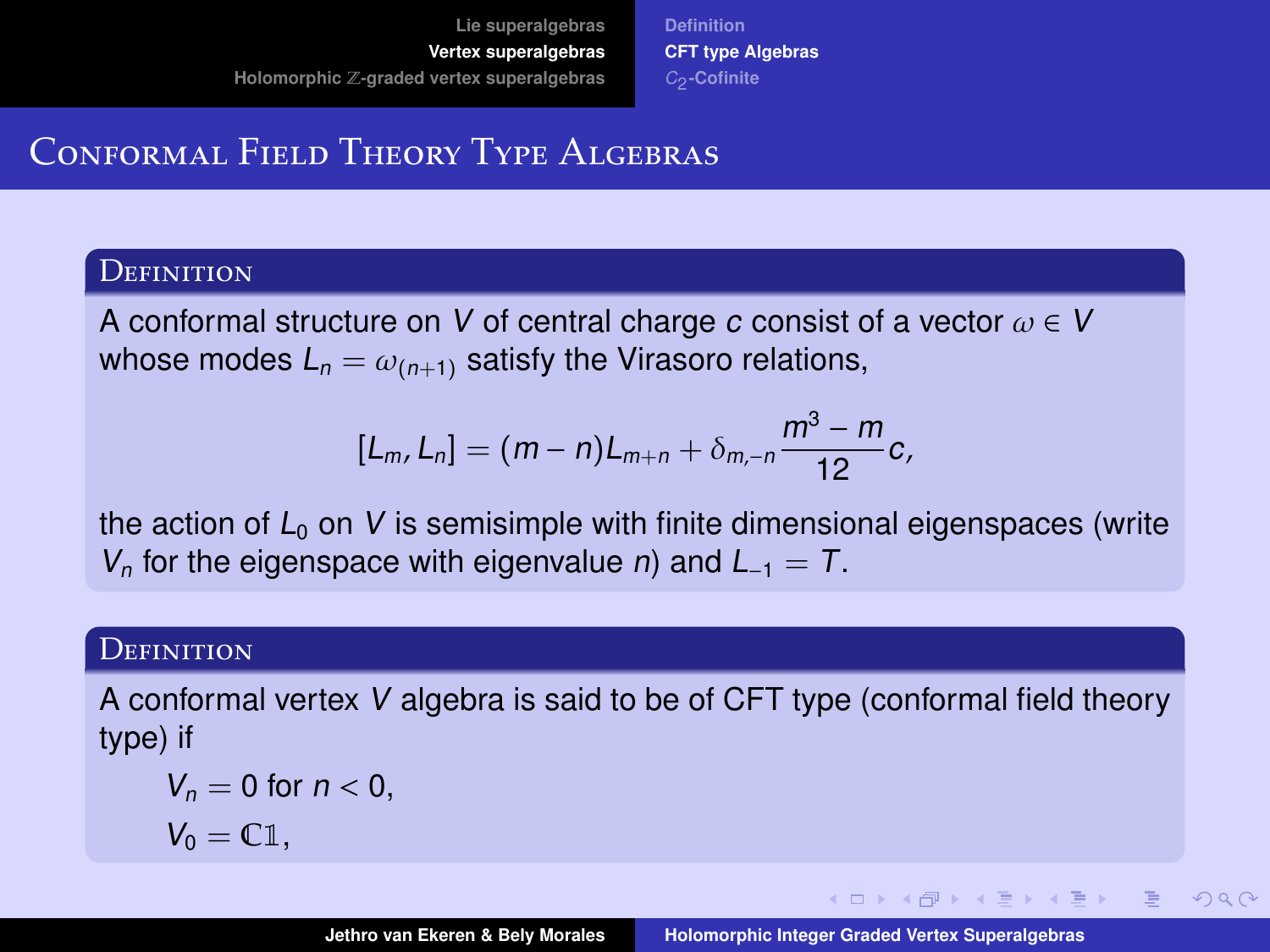**[Definition](#page-13-0) [CFT type Algebras](#page-14-0)** C2 **[-Cofinite](#page-17-0)**

## Conformal Field Theory Type Algebras

### PROPOSITION

Let  $\mathsf{V}=\bigoplus \mathsf{V}_n$  be a conformal vertex super algebra of CFT type then the  $n \in \mathbb{Z}_+$ product

$$
\cdot_{(0)}\cdot:V_1\otimes V_1\to V_1
$$

 $a \otimes b \mapsto a_{(0)}b$ 

equips  $V_1$  with a Lie superalgebra structure.

**≮ロト ⊀何ト ⊀ ヨト ⊀ ヨト** …

目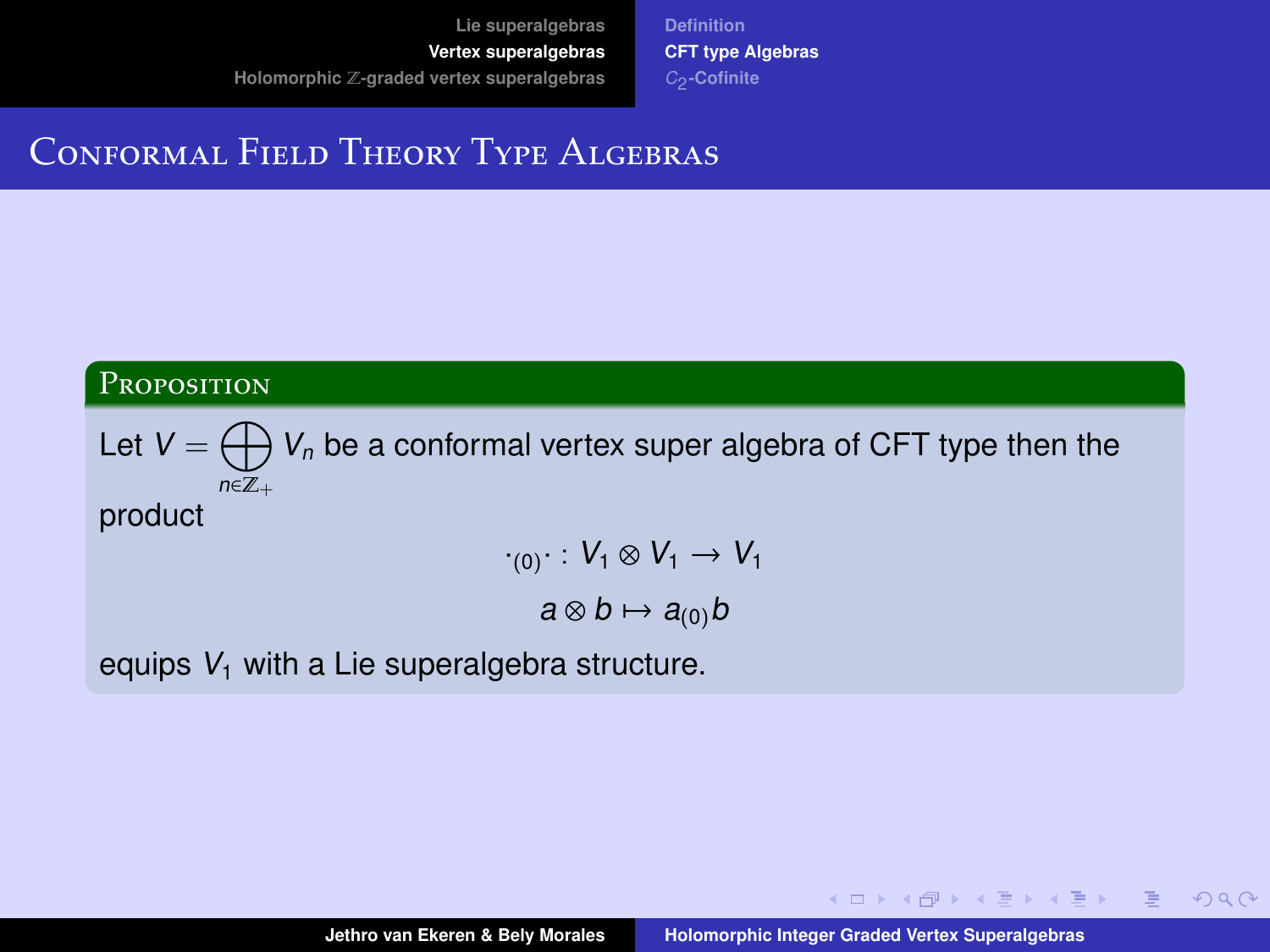**[Definition](#page-13-0) [CFT type Algebras](#page-14-0)** C2 **[-Cofinite](#page-18-0)**

<span id="page-17-0"></span>**DEFINITION** 

A vertex algebra is  $C_2$ -cofinite if the subspace  $V_{(-2)}V$  has finite codimension.

 $\mathcal{A} \subseteq \mathcal{A} \times \{ \bigoplus \lambda \text{ and } \lambda \in \mathcal{B} \} \text{ and } \mathcal{B} \times \{ \bigoplus \lambda \text{ and } \lambda \in \mathcal{B} \}.$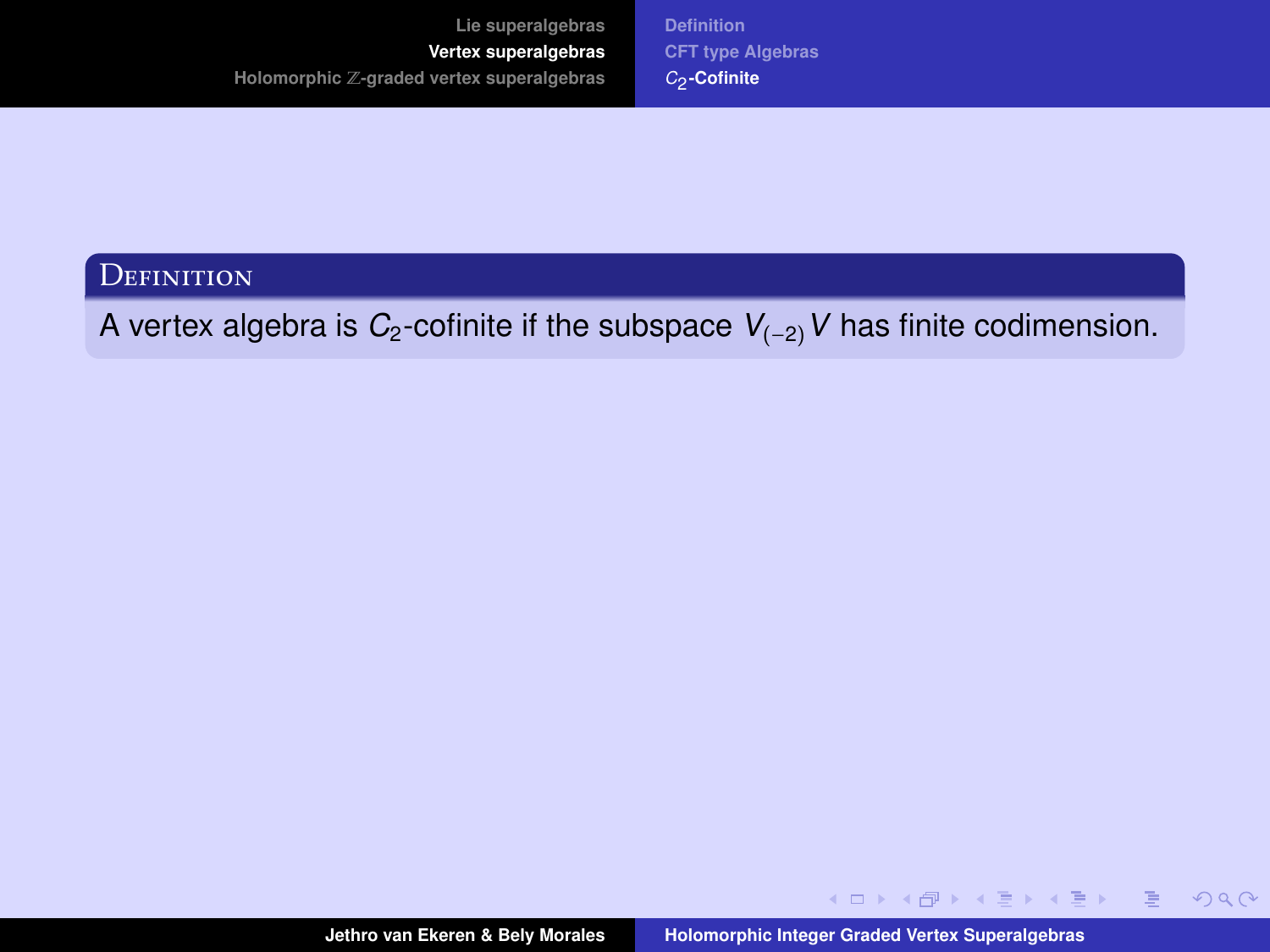**[Definition](#page-13-0) [CFT type Algebras](#page-14-0)** C2 **[-Cofinite](#page-17-0)**

### <span id="page-18-0"></span>**DEFINITION**

A vertex algebra is  $C_2$ -cofinite if the subspace  $V_{(-2)}V$  has finite codimension.

### **PROPOSITION**

Let V be a  $\mathbb Z$ -graded conformal vertex superalgebra. If V is simple, of CFT type and  $L_1V_1 = 0$  and

$$
\langle u, v \rangle = p(u, v) u_{(1)} v
$$

defines a nondegenerated invariant bilinear form.

In this context invariant means that for all  $a, u, v \in V$  we have

$$
(Y(a,z)u,v)=p(a,u)\big(u,Y(e^{zL_1}(-z^{-2})^{L_0})v\big).
$$

イロト イ何 ト イヨ ト イヨ トー

 $QQQ$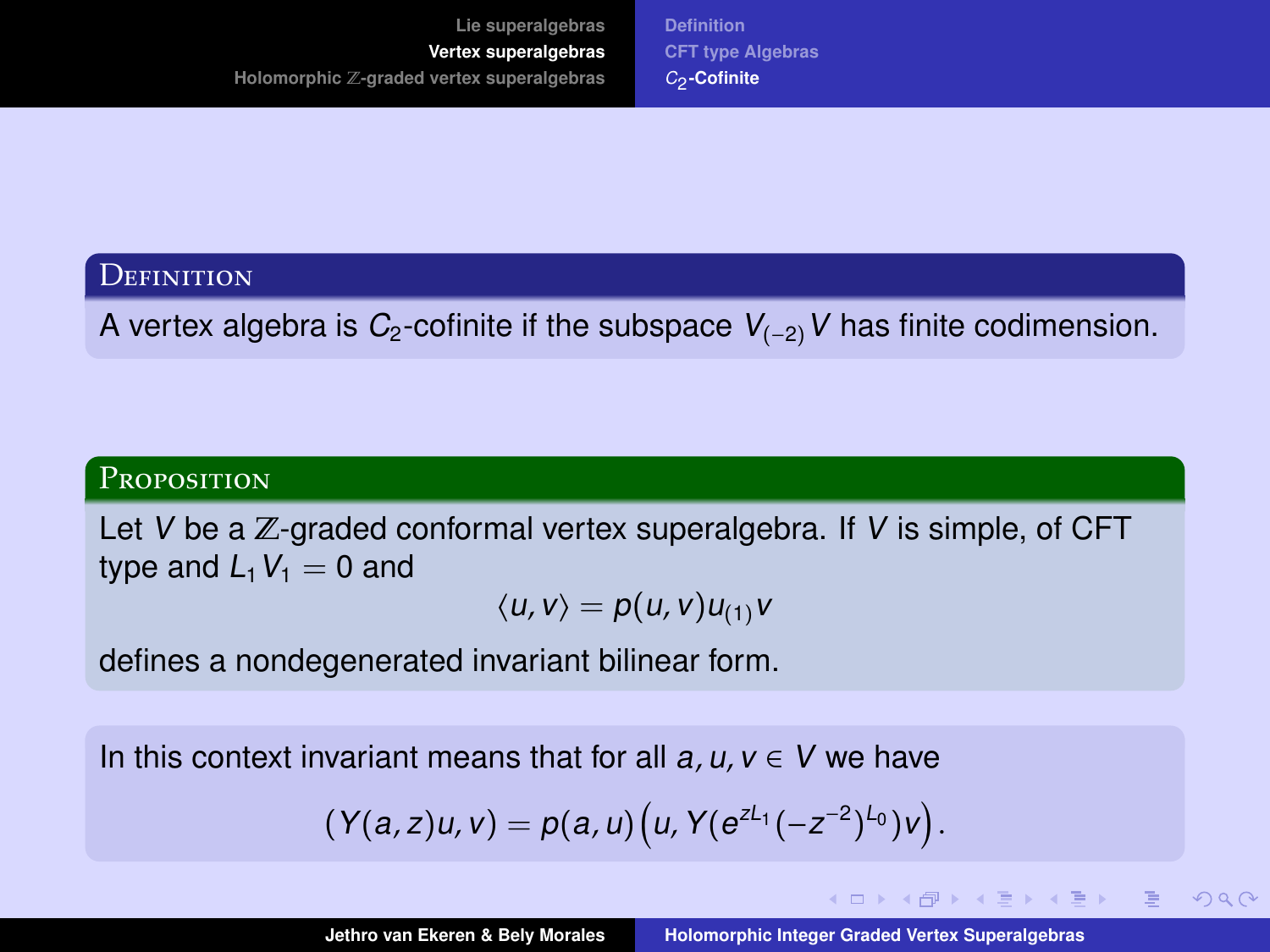**[Definition](#page-20-0) [Problem](#page-21-0) [Main Result](#page-24-0) [Next steps...](#page-31-0)**

### <span id="page-19-0"></span>HOLOMORPHIC Z-GRADED VERTEX SUPERALGEBRAS

A vertex superalgebra is said to be self-contragredient if it possesses a nondegenerated invariant bilinear form.

**≮ロト (何) (日) (日)** 

 $QQ$ 

目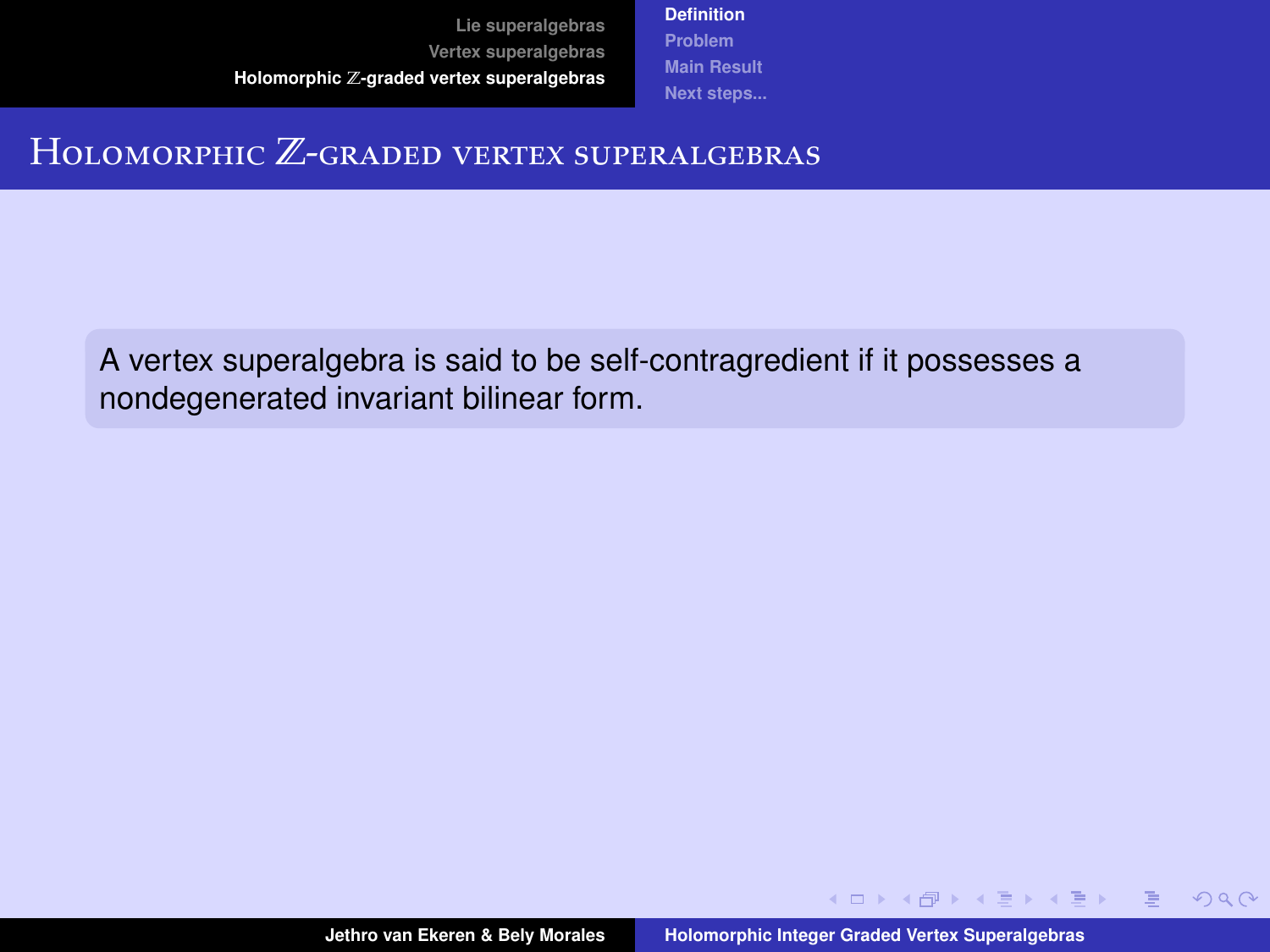**[Definition](#page-19-0) [Problem](#page-21-0) [Main Result](#page-24-0) [Next steps...](#page-31-0)**

### <span id="page-20-0"></span>HOLOMORPHIC Z-GRADED VERTEX SUPERALGEBRAS

A vertex superalgebra is said to be self-contragredient if it possesses a nondegenerated invariant bilinear form.

#### **DEFINITION**

Holomorphic  $\mathbb{Z}$ -graded vertex superalgebras Let V be a  $\mathbb{Z}$ -graded conformal vertex superalgebra. We call V holomorphic if it is self-contragredient,  $C<sub>2</sub>$ -cofinite and rational and if, moreover the unique irreducible ordinary V-module is the adjoint module V itself (in particular V is simple).

**∢ロ ▶ ∢母 ▶ ∢ ヨ ▶ ∢ ヨ ▶** .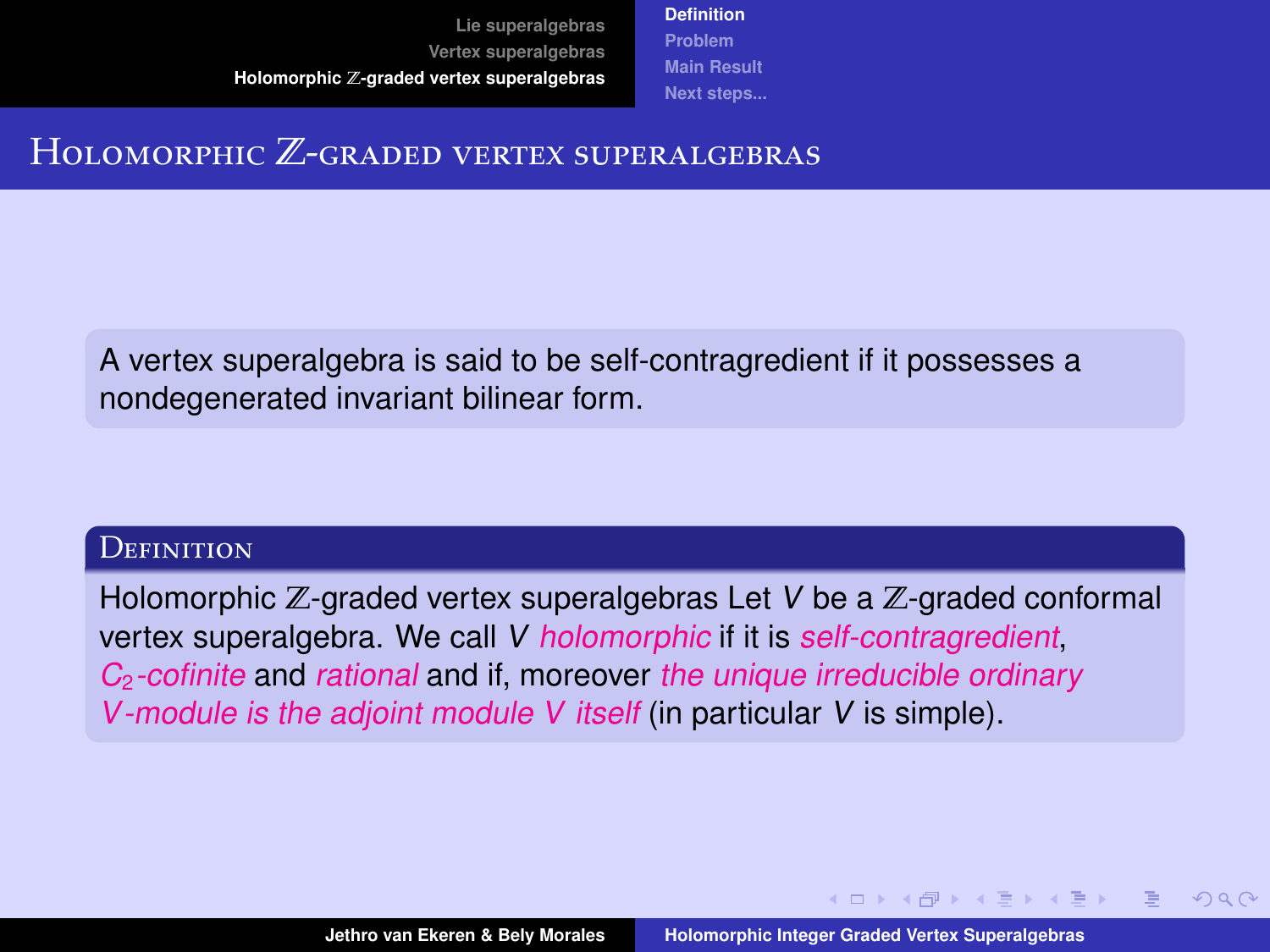**[Definition](#page-19-0) [Problem](#page-23-0) [Main Result](#page-24-0) [Next steps...](#page-31-0)**

## <span id="page-21-0"></span>**PROBLEM**

Classify holomorphic integer graded vertex superalgebras at small central charge.

イロト イ押 トイヨ トイヨ トー

 $\equiv$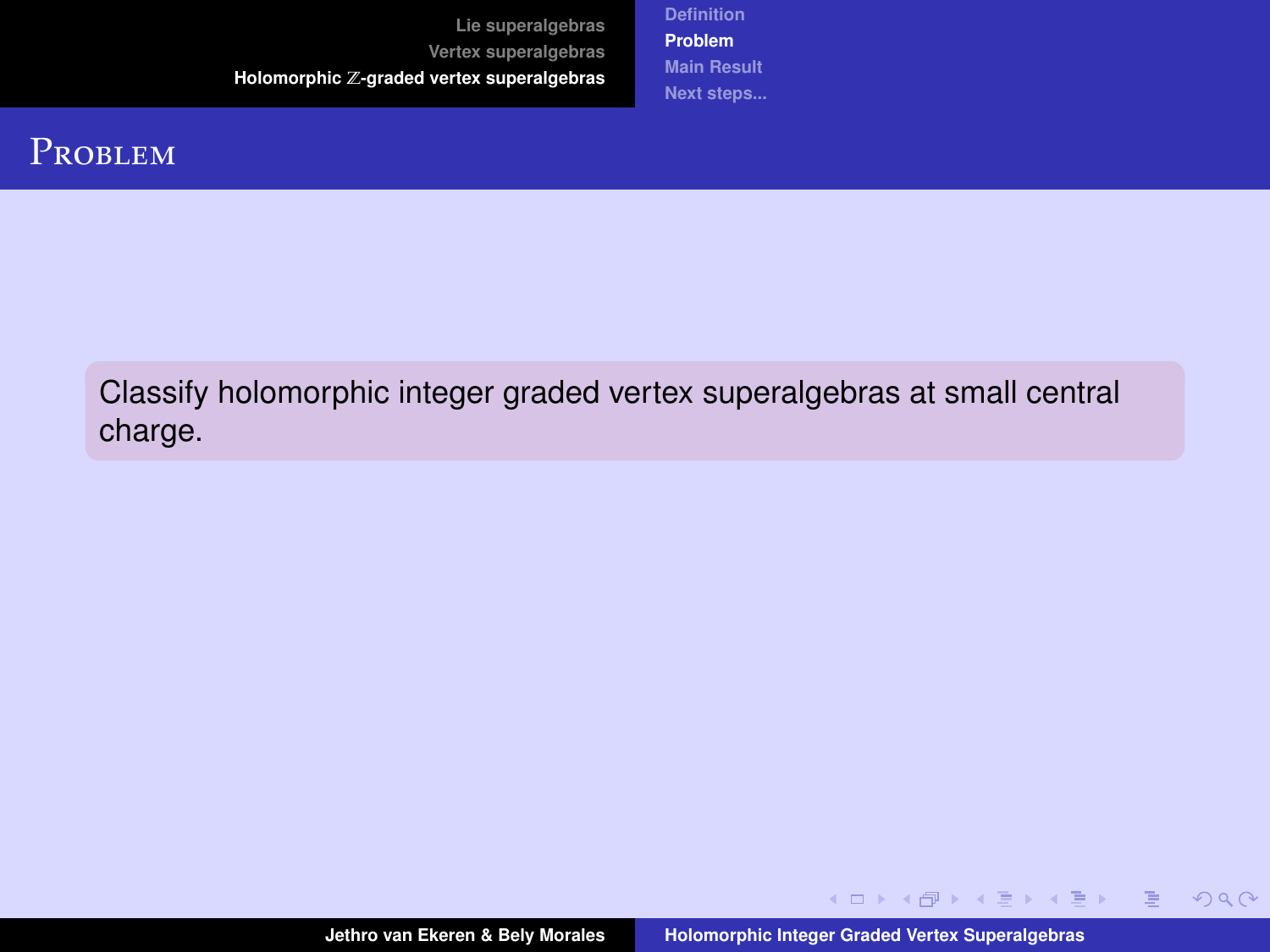**[Definition](#page-19-0) [Problem](#page-23-0) [Main Result](#page-24-0) [Next steps...](#page-31-0)**

## **PROBLEM**

Classify holomorphic integer graded vertex superalgebras at small central charge.

Compute the possible Lie superalgebras that might appear as the  $V_1$  part.

**≮ロト ⊀何ト ⊀ ヨト ⊀ ヨト** …

 $QQ$ 

目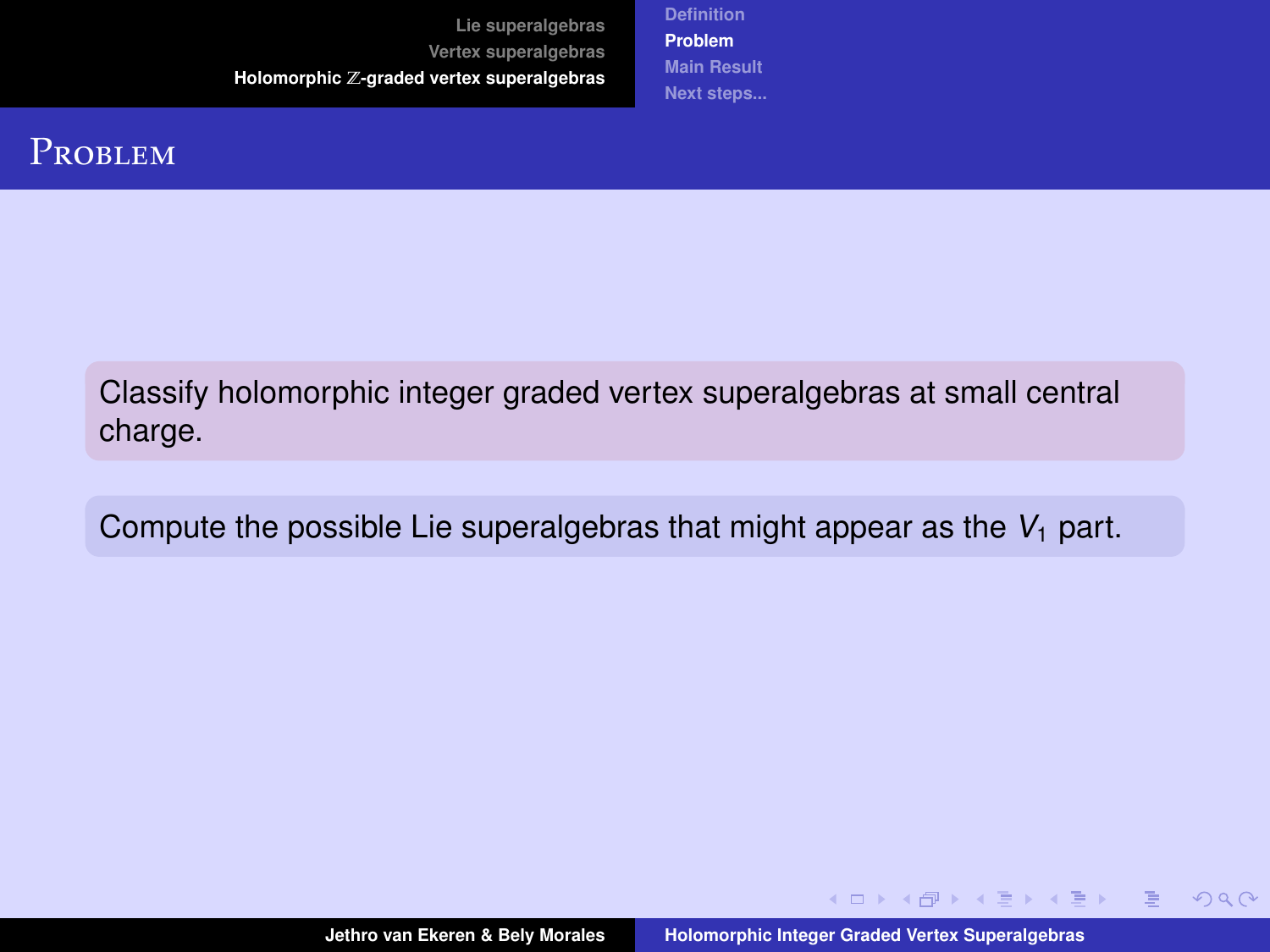**[Definition](#page-19-0) [Problem](#page-21-0) [Main Result](#page-24-0) [Next steps...](#page-31-0)**

## <span id="page-23-0"></span>**PROBLEM**

Classify holomorphic integer graded vertex superalgebras at small central charge.

Compute the possible Lie superalgebras that might appear as the  $V_1$  part.

#### PROPOSITION

The central charge must be a multiple of 8.

**≮ロト ⊀何ト ⊀ ヨト ⊀ ヨト** …

 $QQ$ 

目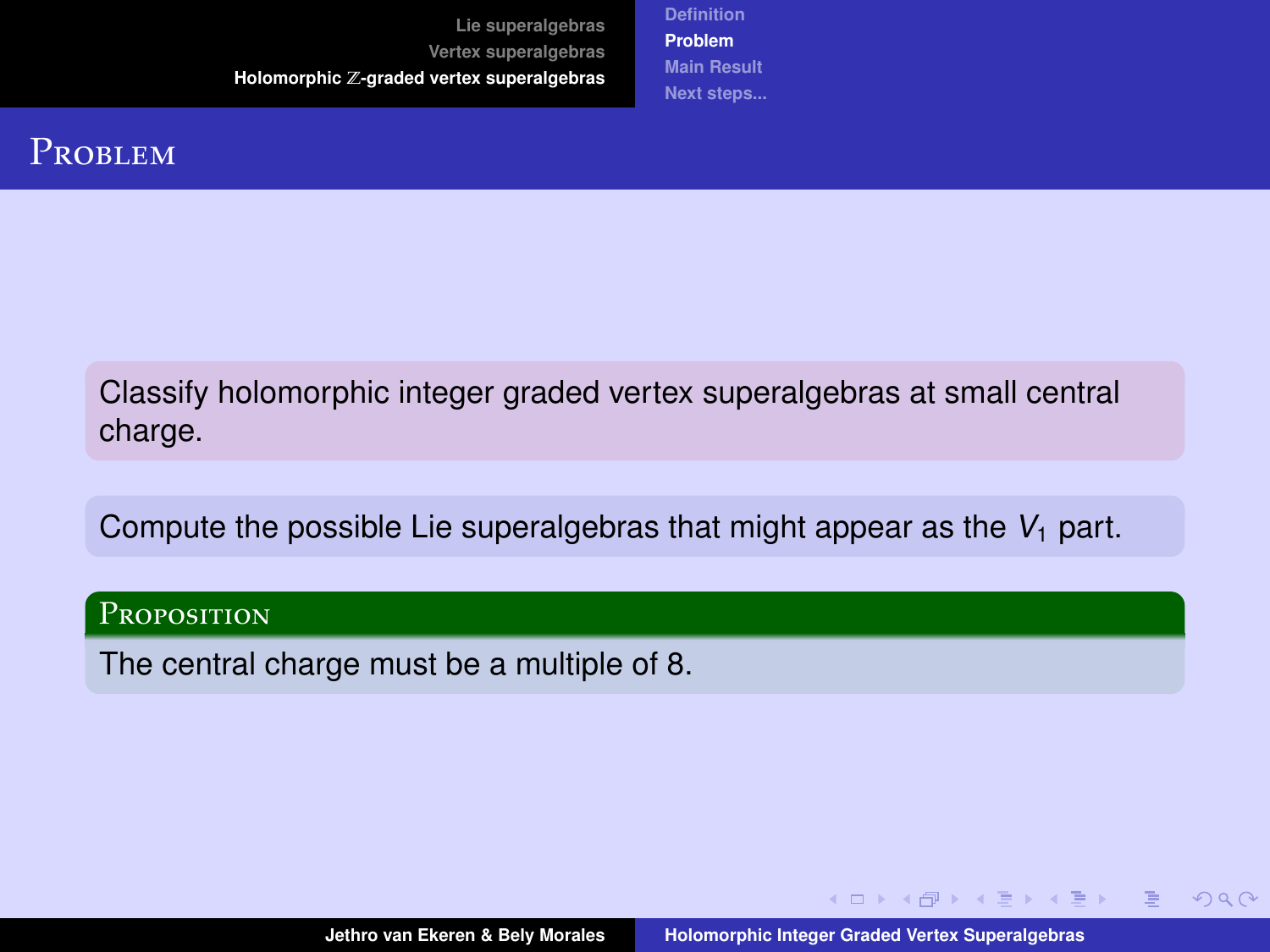**[Definition](#page-19-0) [Problem](#page-21-0) [Main Result](#page-24-0) [Next steps...](#page-31-0)**

# <span id="page-24-0"></span>MAIN RESULT. CASE  $c = 24$

#### **THEOREM**

Let V be a holomorphic  $\mathbb{Z}$ -graded vertex superalgebra of central charge 24 for which sdim( $V_1$ )  $\neq$  24. Then  $V_1$  is either zero or is isomorphic to a finite sum

$$
\mathfrak{g} = \mathfrak{g}^{(1)} \oplus \cdots \oplus \mathfrak{g}^{(r)}
$$

of simple Lie superalgebras, each even or of type  $B(0, n) = \log(1, 2n)$ . Moreover there are at most 1332 possible Lie superalgebras for  $V_1$ .

∢ ロ ▶ ( 何 ) ( ミ ) ( ミ ) ( ニ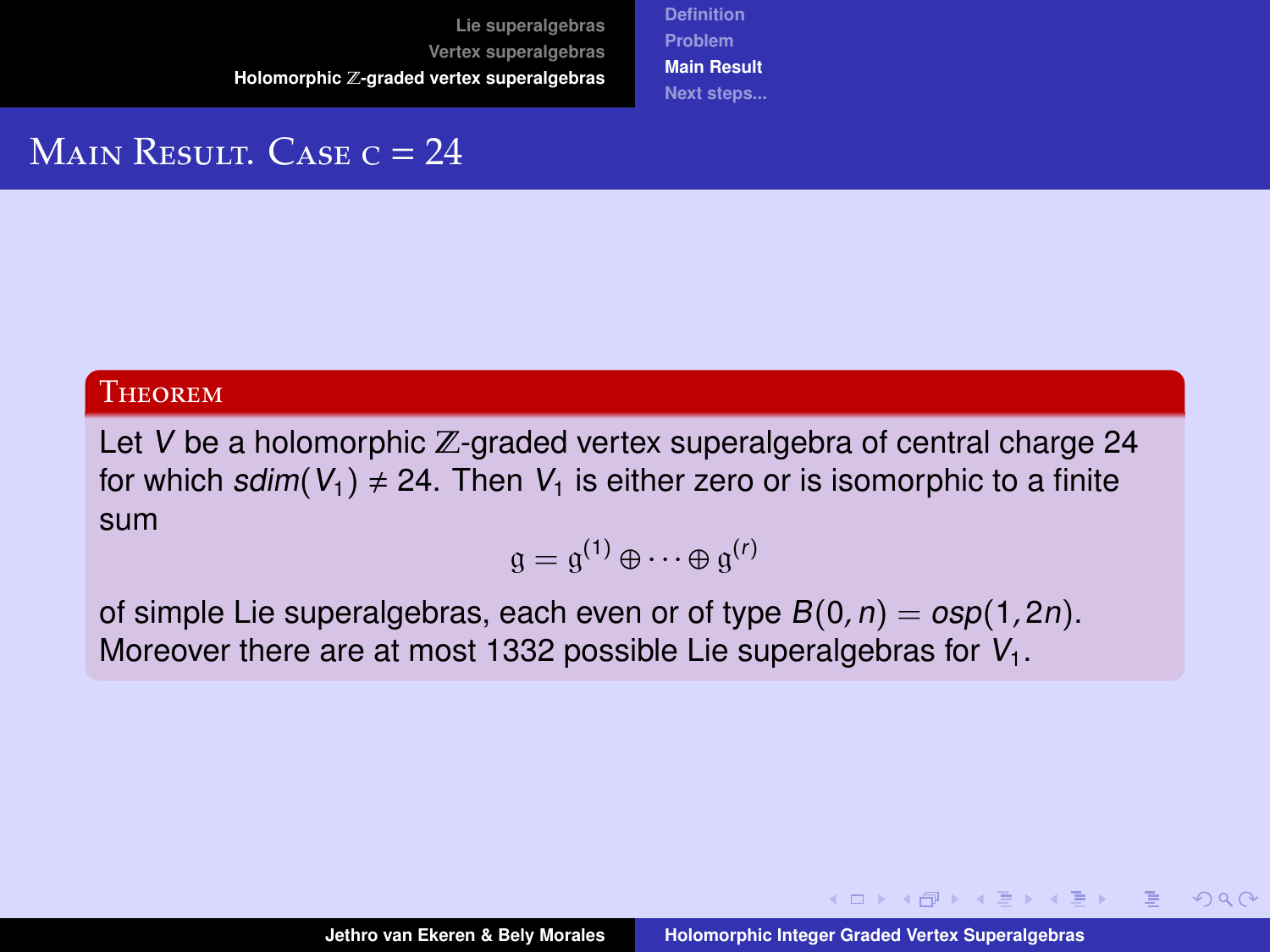**[Definition](#page-19-0) [Problem](#page-21-0) [Main Result](#page-24-0) [Next steps...](#page-31-0)**

## SKETCH OF THE PROOF

**Jethro van Ekeren & Bely Morales [Holomorphic Integer Graded Vertex Superalgebras](#page-0-0)**

K ロ X K 個 X X 差 X X 差 X …差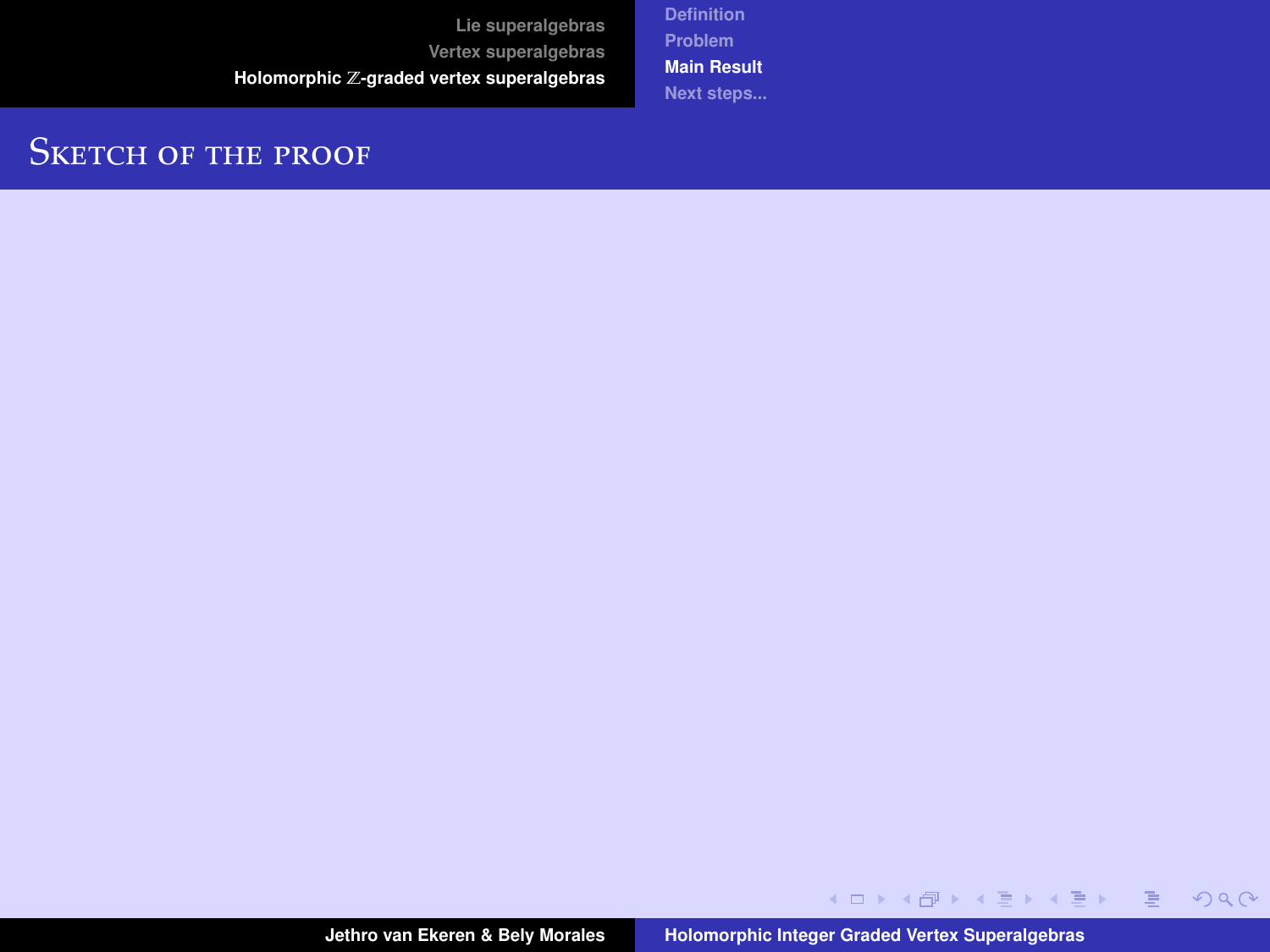**[Definition](#page-19-0) [Problem](#page-21-0) [Main Result](#page-24-0) [Next steps...](#page-31-0)**

## SKETCH OF THE PROOF

• Prove that if sdim( $V_1$ )  $\neq$  24 then the Killing form on  $V_1$  is nondegenerated and therefore  $V_1$  decomposes into a sum of simple Lie superalgebras.

**≮ロト ⊀何ト ⊀ ヨト ⊀ ヨト** …

 $QQ$ 

目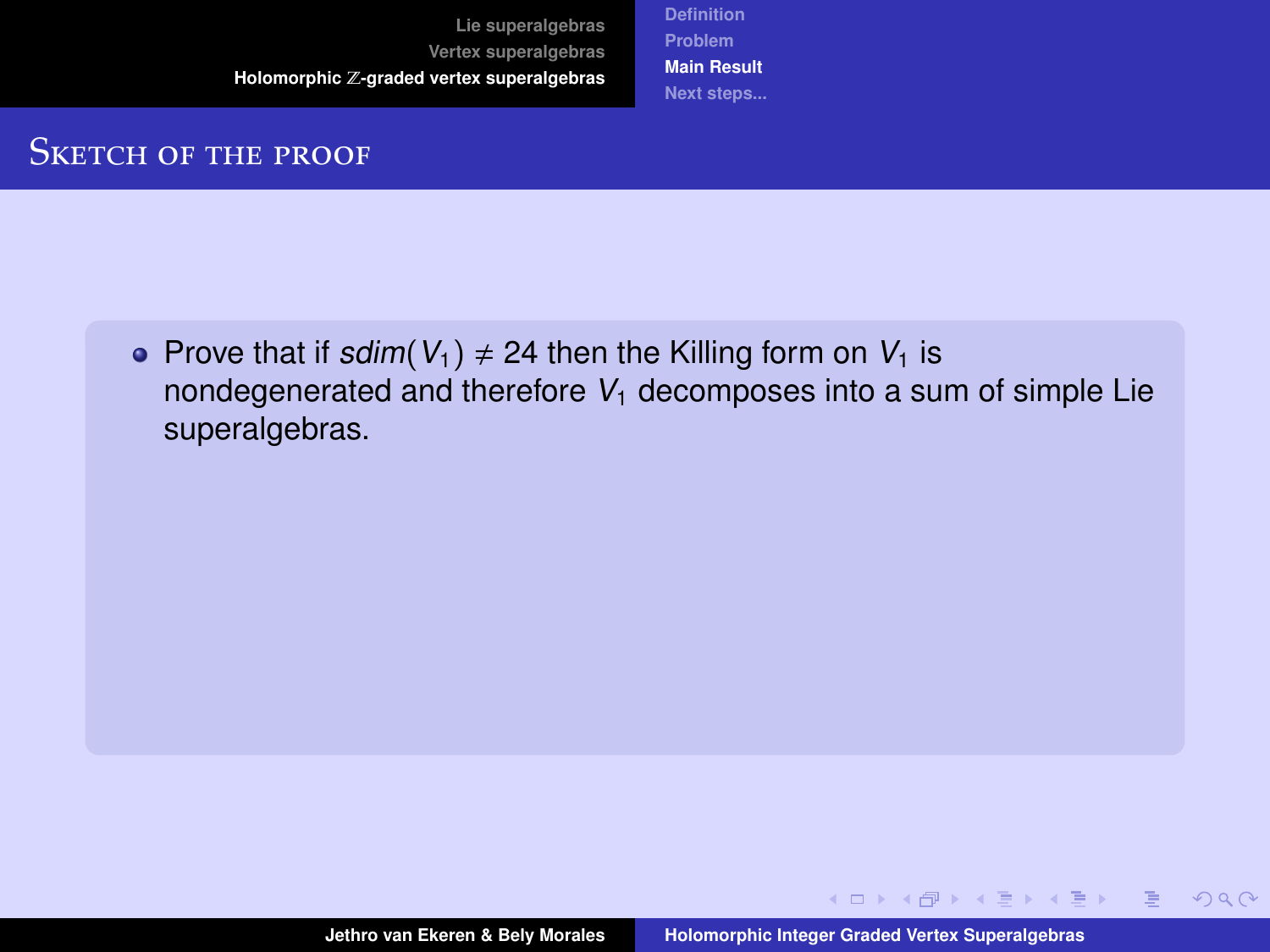**[Definition](#page-19-0) [Problem](#page-21-0) [Main Result](#page-24-0) [Next steps...](#page-31-0)**

## SKETCH OF THE PROOF

• Prove that if sdim( $V_1$ )  $\neq$  24 then the Killing form on  $V_1$  is nondegenerated and therefore  $V_1$  decomposes into a sum of simple Lie superalgebras.

• Prove the formula 
$$
\frac{h_i^{\vee}}{k_i} = \frac{\text{sdim}(V_1)}{24}
$$
 for all  $i = 1, ..., r$ .

**≮ロト ⊀何ト ⊀ ヨト ⊀ ヨト** …

 $QQQ$ 

目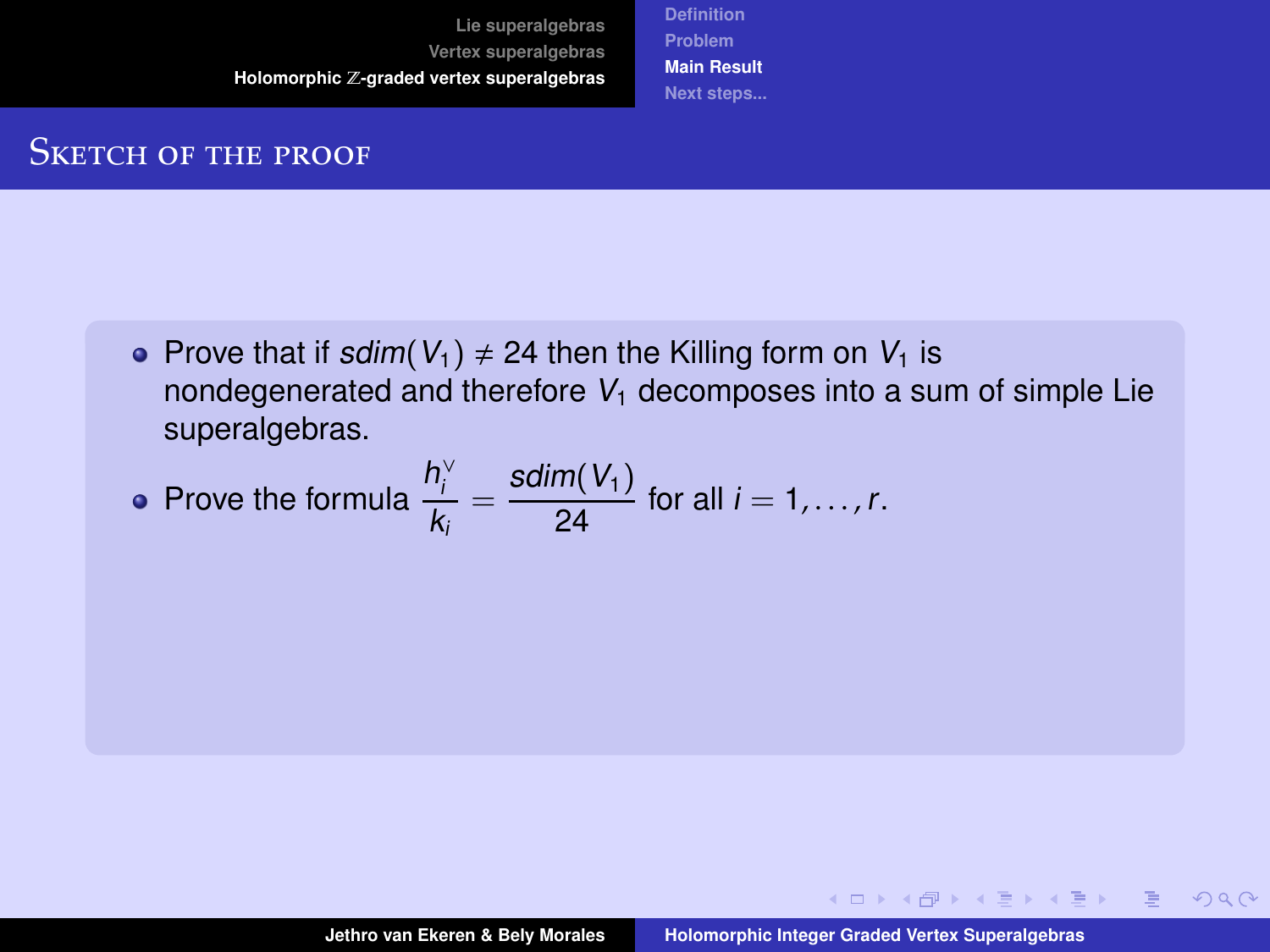**[Definition](#page-19-0) [Problem](#page-21-0) [Main Result](#page-24-0) [Next steps...](#page-31-0)**

### SKETCH OF THE PROOF

- Prove that if sdim( $V_1$ )  $\neq$  24 then the Killing form on  $V_1$  is nondegenerated and therefore  $V_1$  decomposes into a sum of simple Lie superalgebras.
- Prove the formula  $\frac{h_i^{\vee}}{h_i^{\vee}}$  $\frac{h_i^{\vee}}{k_i} = \frac{\text{sdim}(V_1)}{24}$  for all  $i = 1, ..., r$ .
- $\bullet$  Find a bounds for the superdimension of  $V_1$ , for instance, we found  $0 ≤$  sdim( $V_1$ )  $≤$  1344

**≮ロト ⊀何ト ⊀ ヨト ⊀ ヨト** …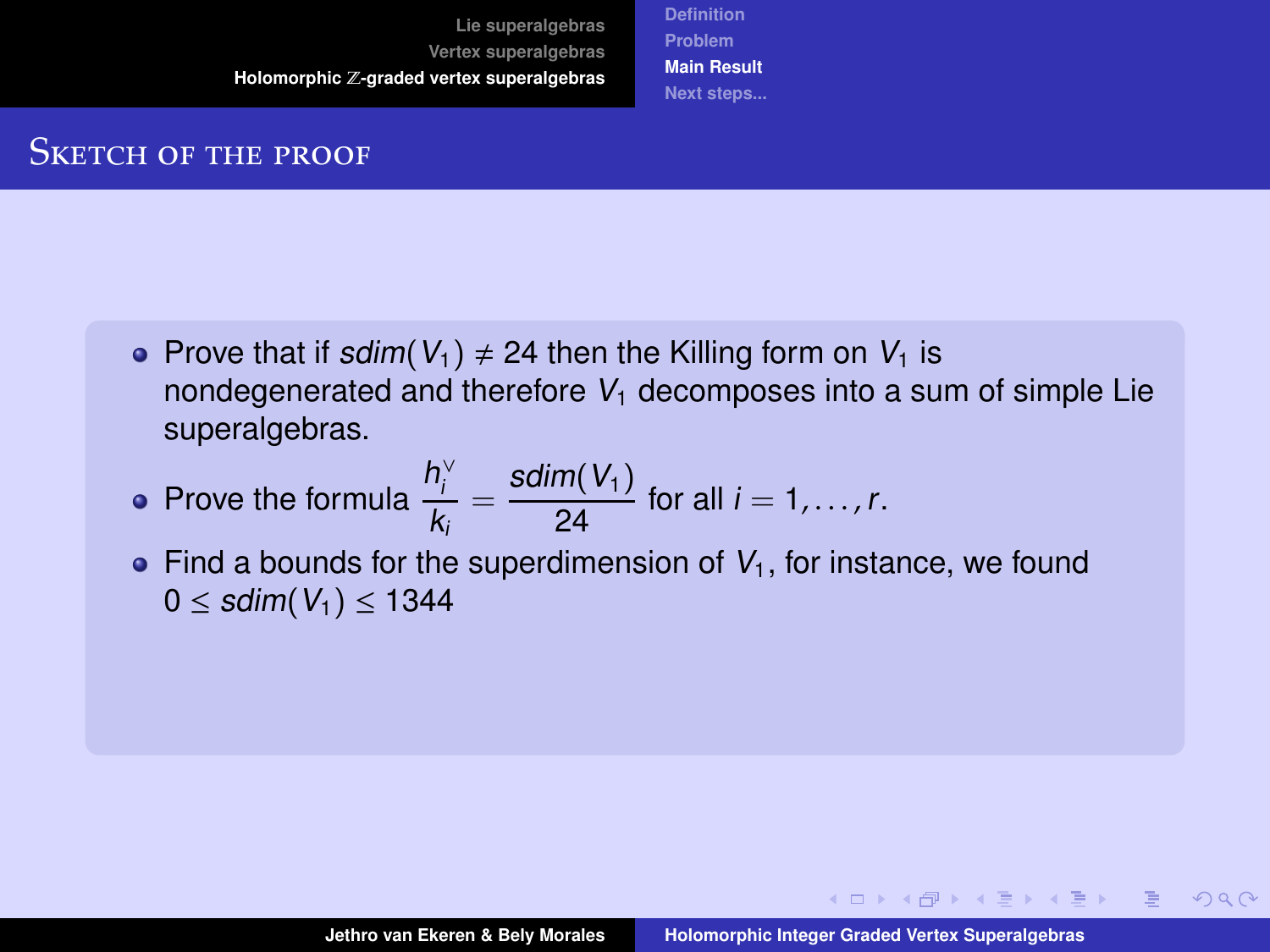**[Definition](#page-19-0) [Problem](#page-21-0) [Main Result](#page-24-0) [Next steps...](#page-31-0)**

### SKETCH OF THE PROOF

- Prove that if sdim( $V_1$ )  $\neq$  24 then the Killing form on  $V_1$  is nondegenerated and therefore  $V_1$  decomposes into a sum of simple Lie superalgebras.
- Prove the formula  $\frac{h_i^{\vee}}{h_i^{\vee}}$  $\frac{h_i^{\vee}}{k_i} = \frac{\text{sdim}(V_1)}{24}$  for all  $i = 1, ..., r$ .
- $\bullet$  Find a bounds for the superdimension of  $V_1$ , for instance, we found  $0 ≤$  sdim( $V_1$ )  $≤$  1344
- Develop a script using a computer (for instance using Python) to find a list of all possible decompositions for  $V_1$  as a direct sum of simple Lie superalgebras.

**≮ロト ⊀何ト ⊀ ヨト ⊀ ヨト** …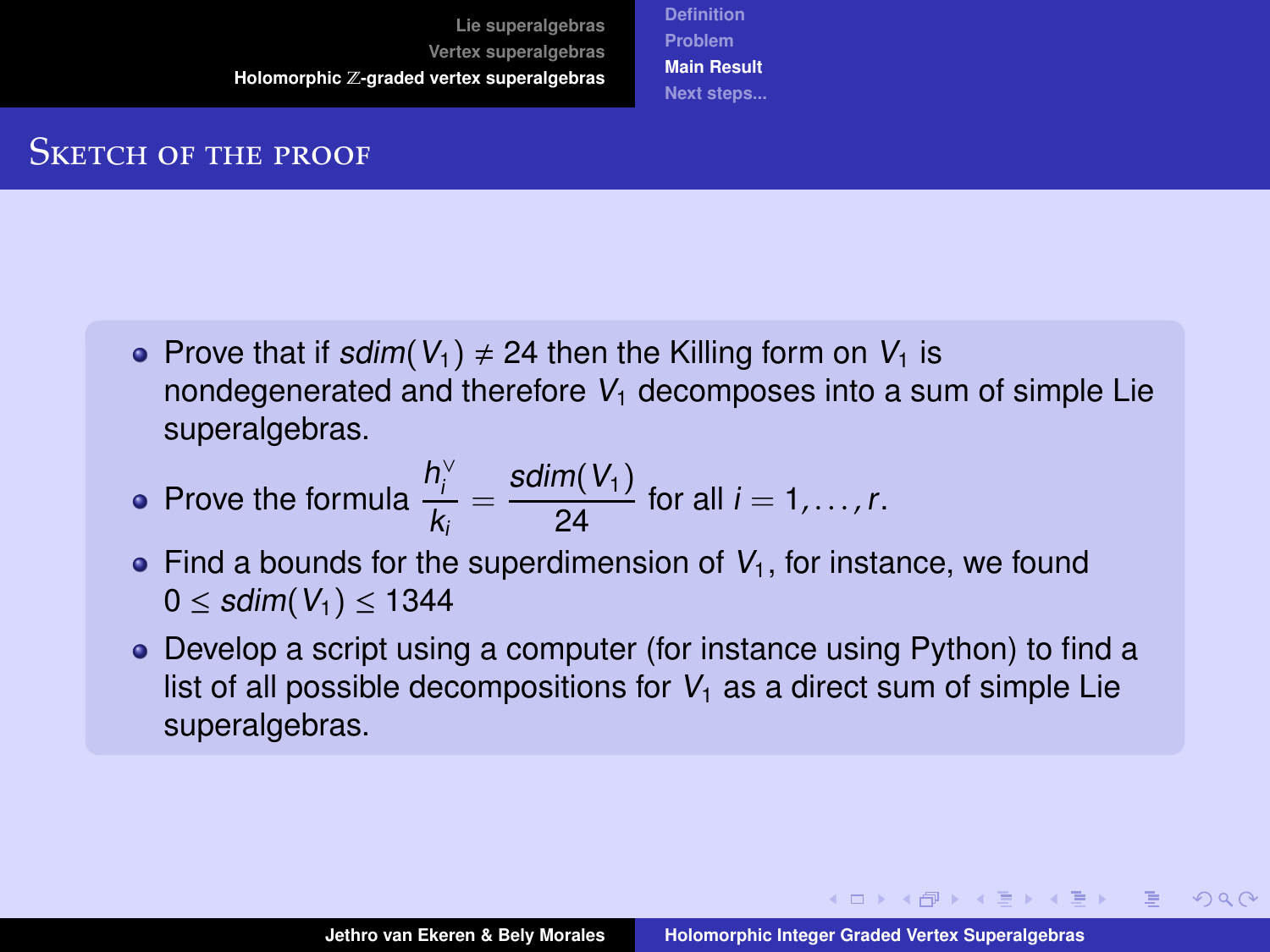**[Definition](#page-19-0) [Problem](#page-21-0) [Main Result](#page-24-0) [Next steps...](#page-31-0)**

# CASES  $c = 8$ ,  $c = 16$

### **THEOREM**

Let  $V$  be a holomorphic  $\mathbb{Z}$ -graded vertex superalgebra of central charge  $c = 8$  or  $c = 16$  then V is purely even.

イロト イ押 トイヨ トイヨ トー

 $\equiv$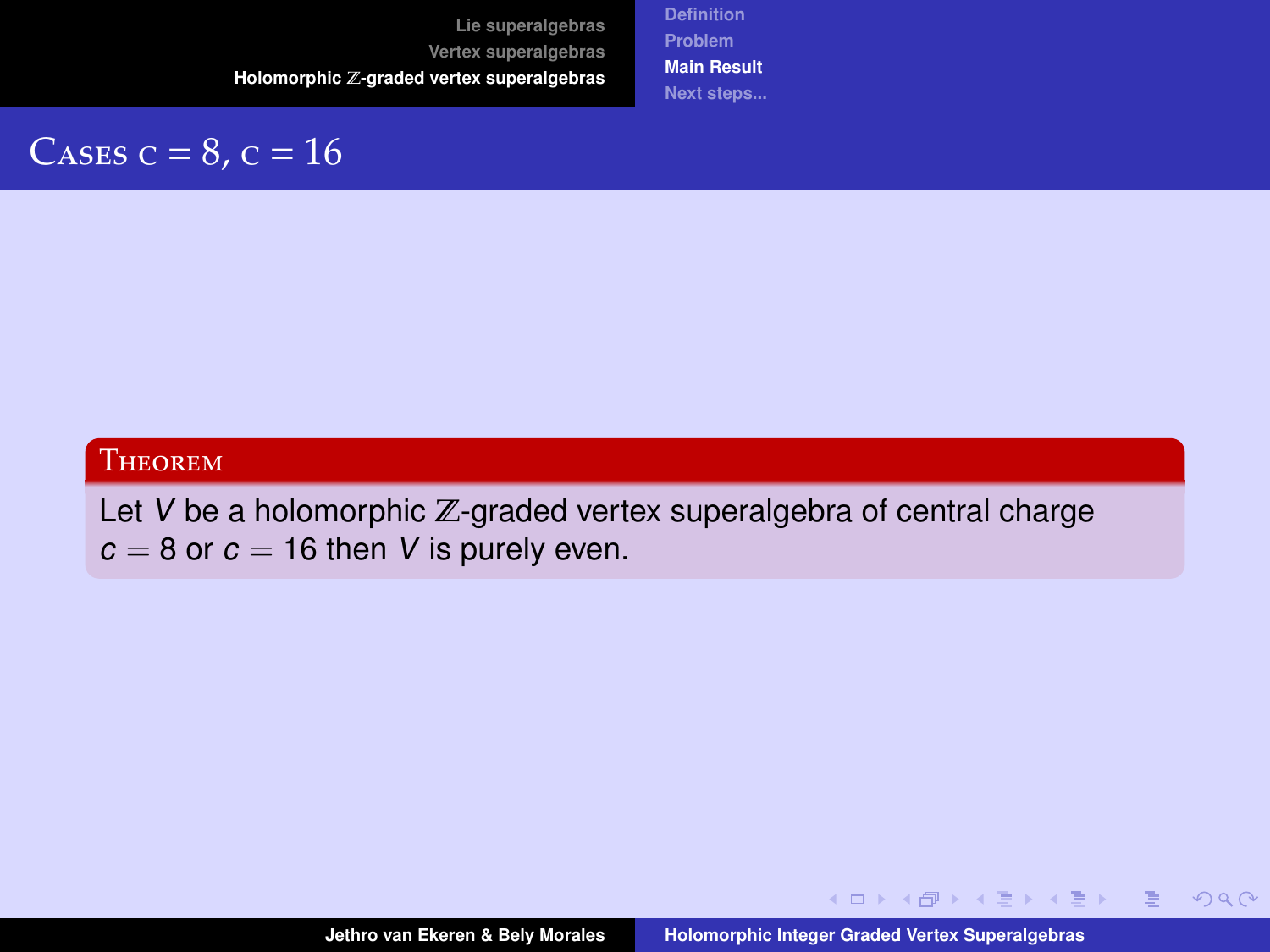**[Definition](#page-19-0) [Problem](#page-21-0) [Main Result](#page-24-0) [Next steps...](#page-34-0)**

# <span id="page-31-0"></span>NEXT STEPS...

Reduce the list of those 1332 Lie superalgebras for V1.

イロン イ団ン イミン イモン

 $\equiv$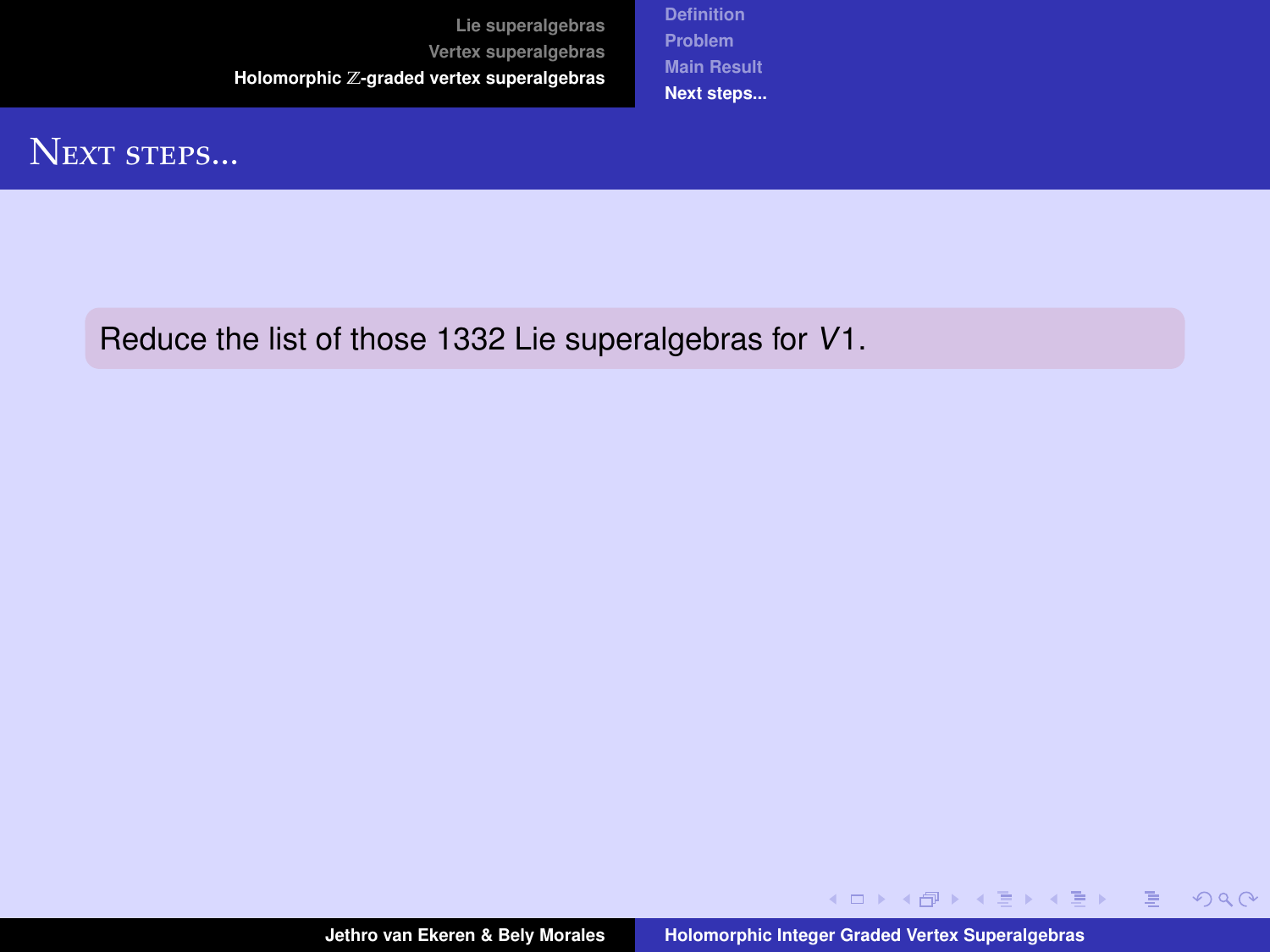**[Definition](#page-19-0) [Problem](#page-21-0) [Main Result](#page-24-0) [Next steps...](#page-34-0)**

# NEXT STEPS...

Reduce the list of those 1332 Lie superalgebras for V1.

Analyze the case of super dimension 24.

 $\equiv$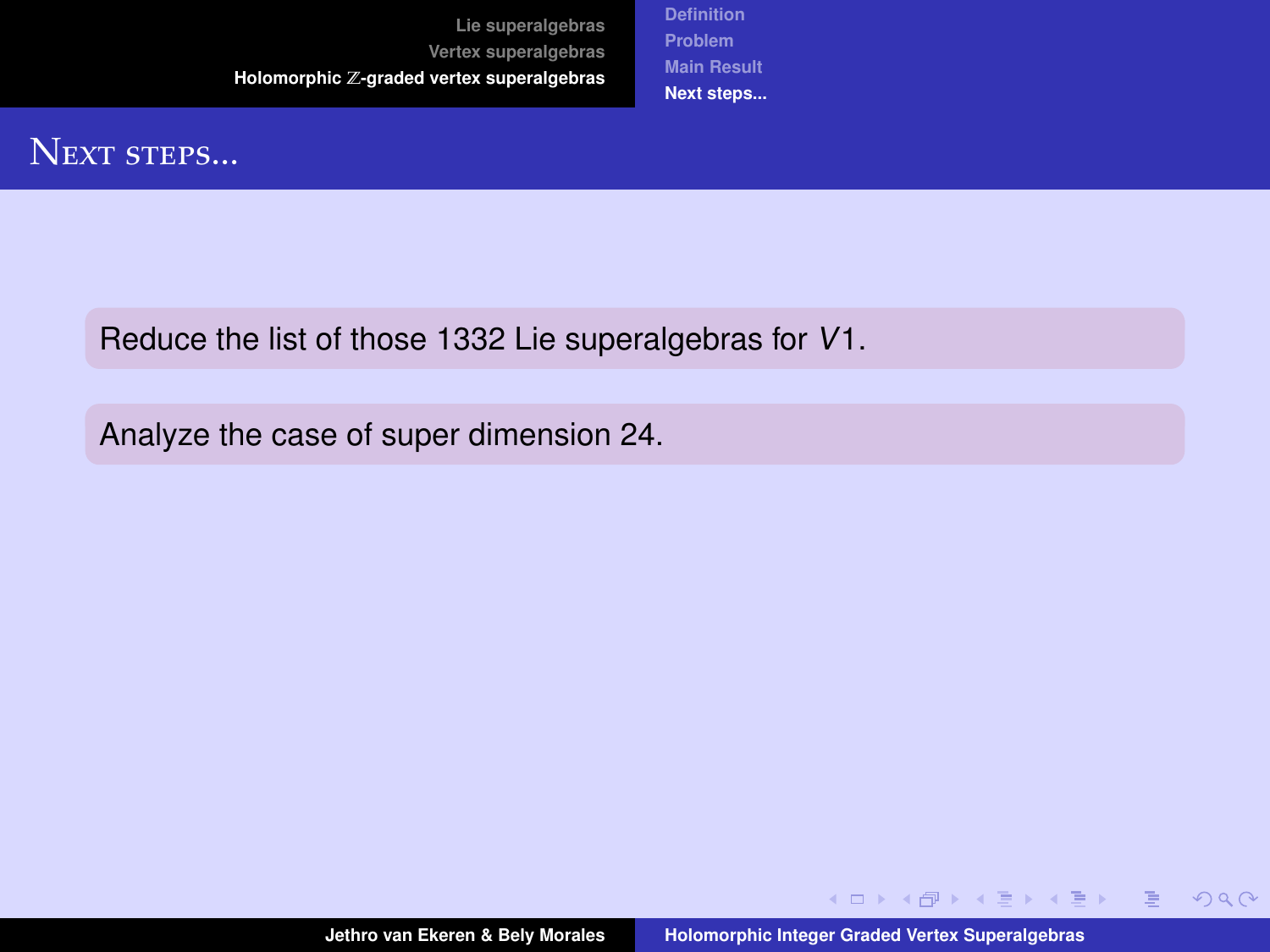**[Definition](#page-19-0) [Problem](#page-21-0) [Main Result](#page-24-0) [Next steps...](#page-34-0)**

# NEXT STEPS...

Reduce the list of those 1332 Lie superalgebras for V1.

Analyze the case of super dimension 24.

Produce non trivial examples (non purely even) of holomorphic integer graded vertex superalgebras.

**←ロ ▶ ←何 ▶ ← ヨ ▶ ← ヨ ▶** 

 $QQ$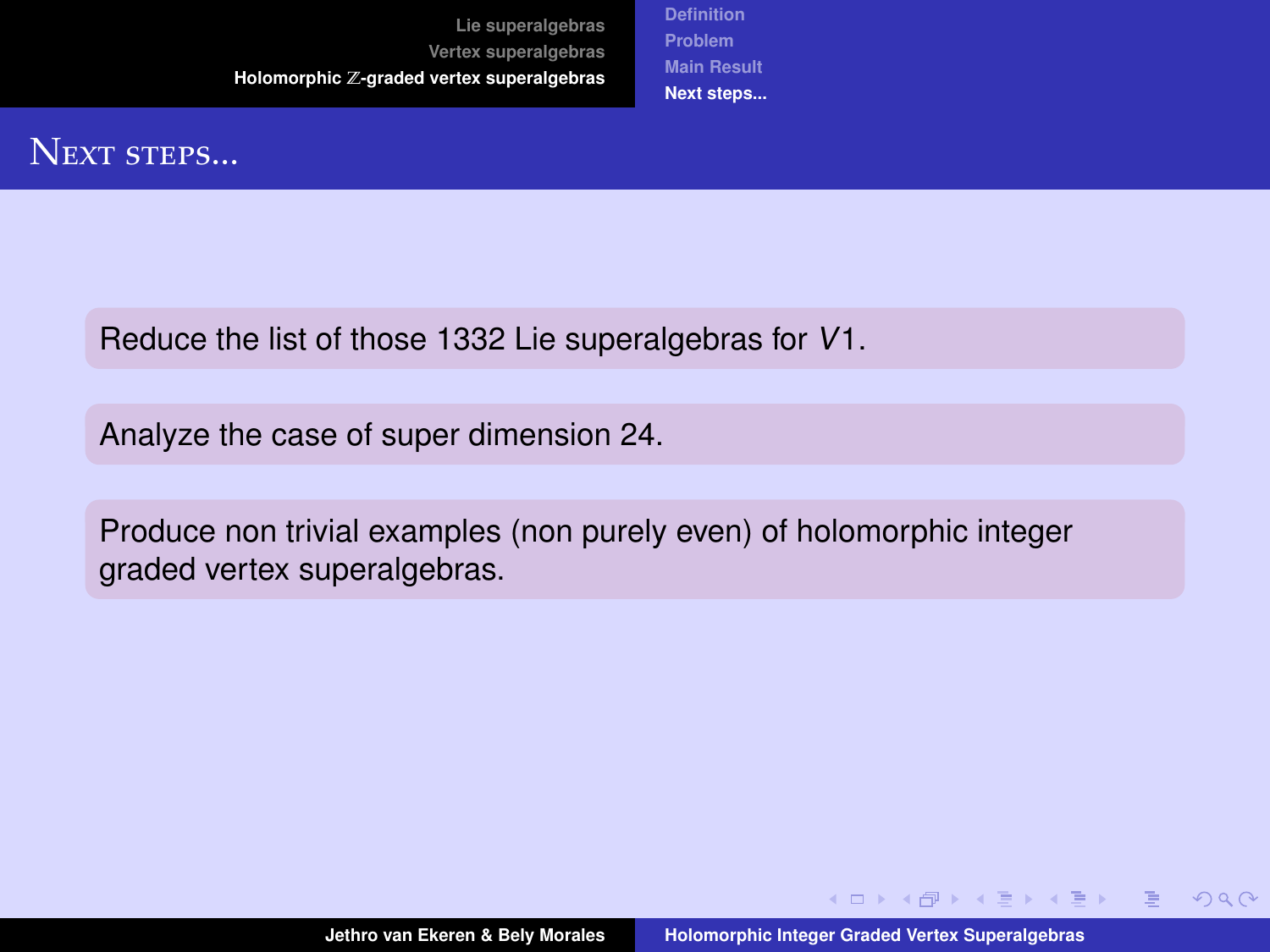**[Definition](#page-19-0) [Problem](#page-21-0) [Main Result](#page-24-0) [Next steps...](#page-31-0)**

## <span id="page-34-0"></span>NEXT STEPS...

Reduce the list of those 1332 Lie superalgebras for V1.

Analyze the case of super dimension 24.

Produce non trivial examples (non purely even) of holomorphic integer graded vertex superalgebras.

#### Very ambitious goal

Classify holomorphic integer graded vertex superalgebras at a certain central charge.

**≮ロト (何) (日) (日)**